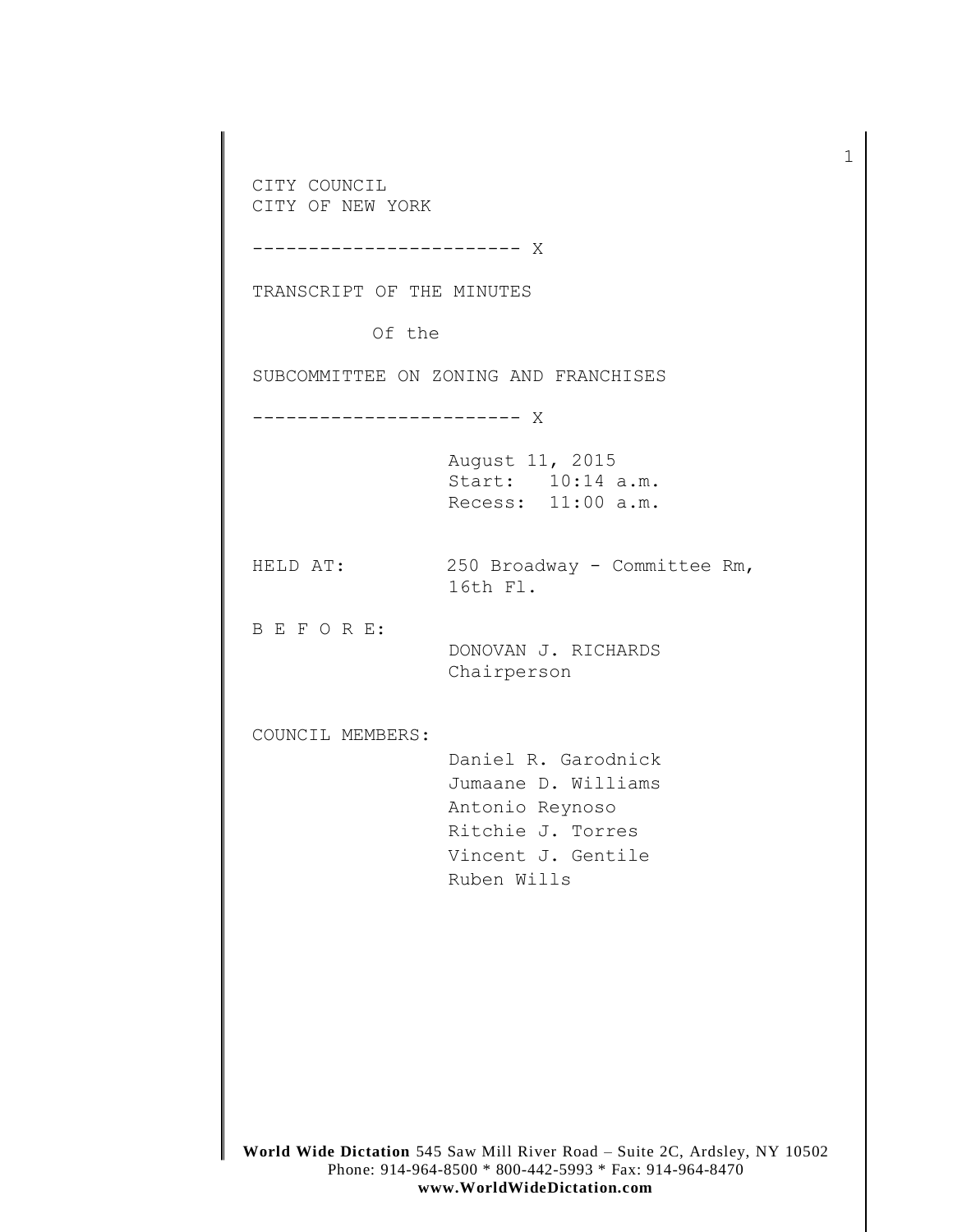## A P P E A R A N C E S (CONTINUED)

Frederick A. Becker Representative Bright Horizons Children's Center

Robert Callahan Representative Third Avenue Cafés, LLC

Jennifer Steinberg West Side Federation of Senior and Supportive Housing

Laura Jervis Executive Director West Side Federation of Senior and Supportive Housing

Amy Shakespeare Architect Red Top Architects

Melanie Meyers Representative West Village Residences, LLC

Rick Parisi Architect M. Paul Friedberg Architects

J. J. Gilbert Rudin Management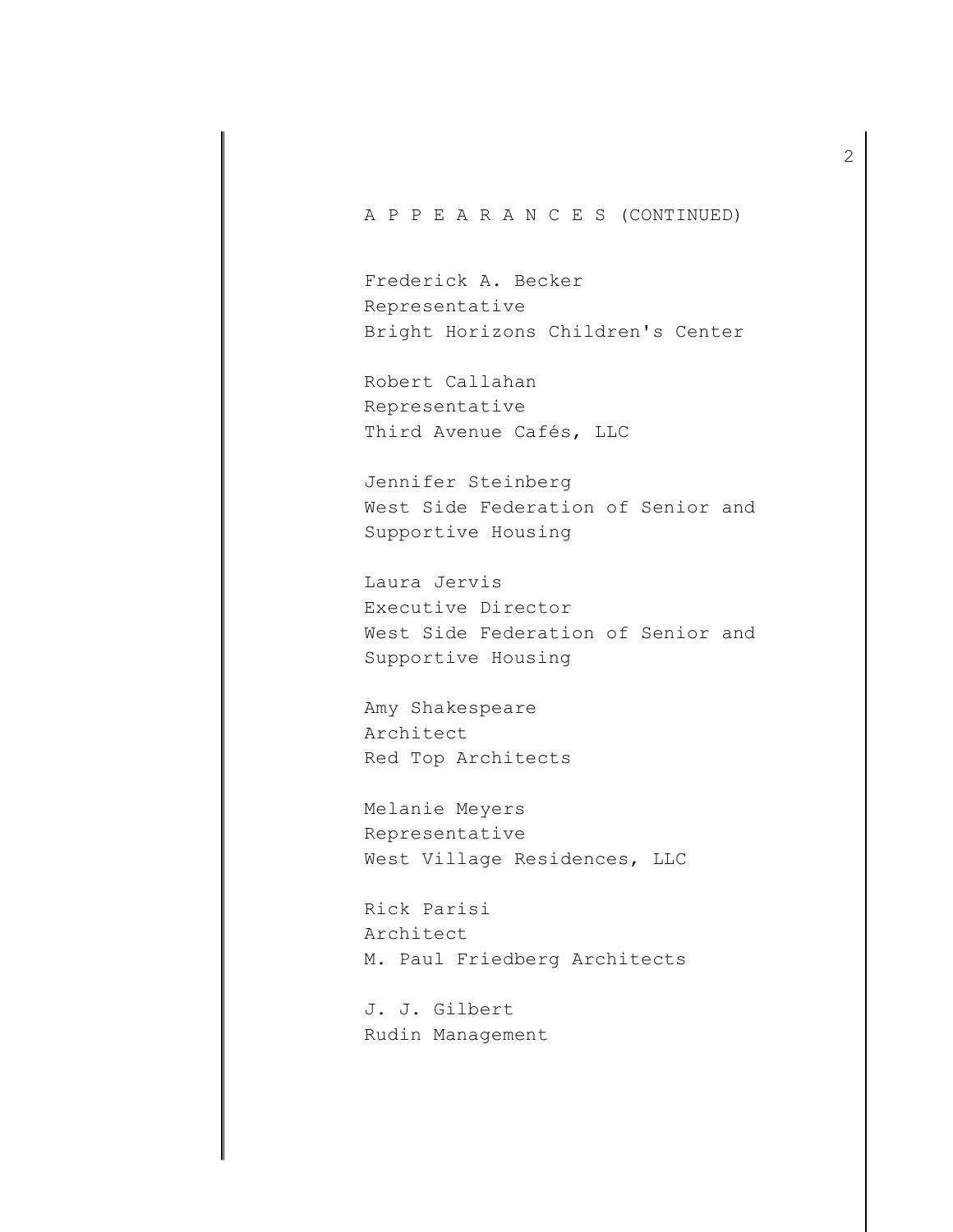A P P E A R A N C E S (CONTINUED)

Colleen Ulgeson New York City Parks and Recreation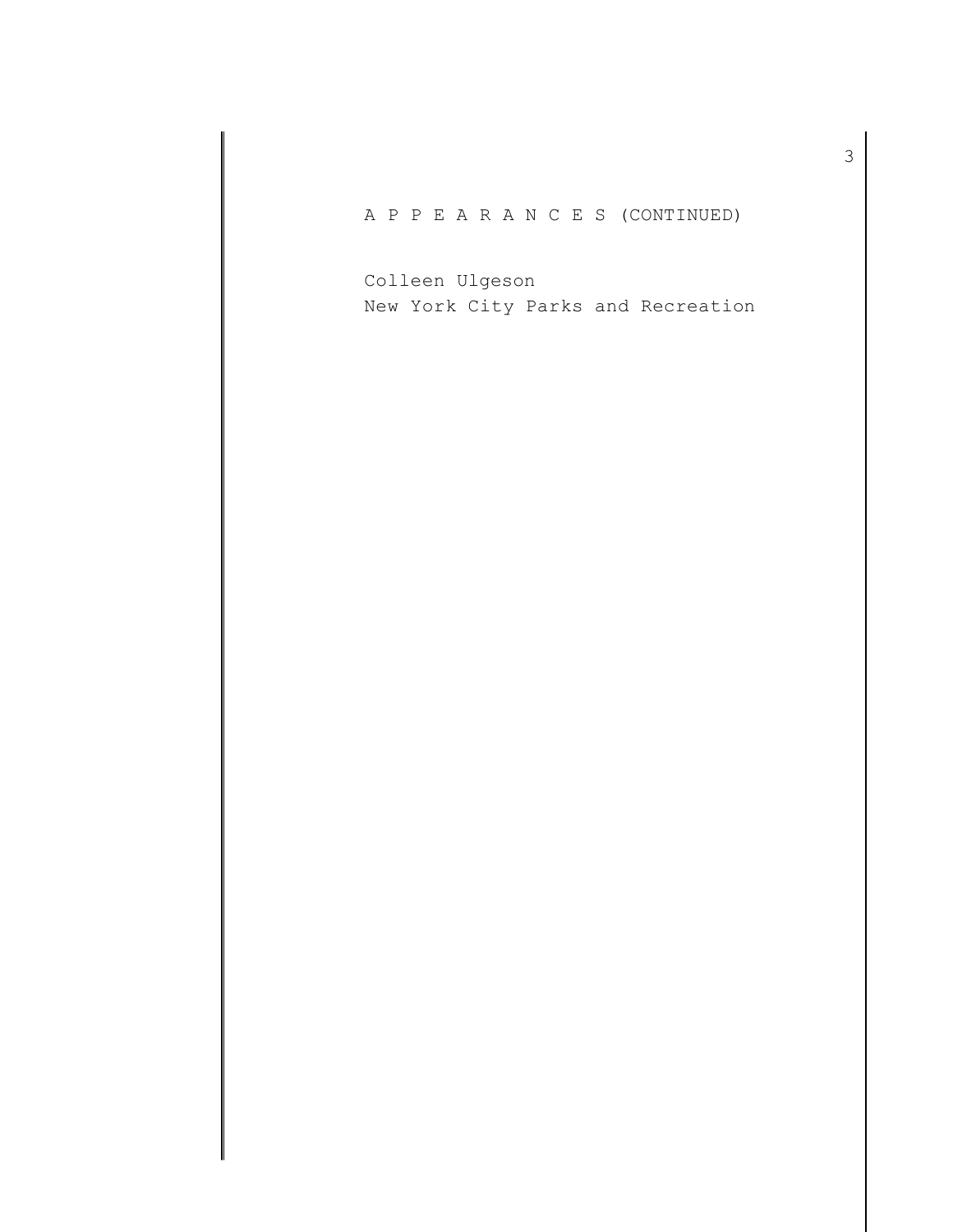1 2 3 4 5 6 7 8 9 10 11 12 13 14 15 16 17 18 19  $20$ 21 22 23 24 SUBCOMMITTEE ON ZONING AND FRANCHISES 4 morning; this hearing is officially beginning. First  $\vert$ [gavel] CHAIRPERSON RICHARDS: Alrighty, good I'll acknowledge my colleagues who have joined us, Council Member Rosie Mendez, Council Member Dan Garodnick, Council Member Ritchie Torres, who gets the gold star today [background comment], yeah, Ritchie Torres gets the gold star; also Council Member Antonio Reynoso and our esteemed Land Use Chair, David Greenfield from Brooklyn. Alrighty; almost had a senior moment there. So the first item we'll call up is in Council Member Jimmy Van Bramer's district and the applicant is Bright Horizons Children's Center, LLC; the applicant representative is Frederick Becker and I'll allow him to give more of a description, but this is for a child care/preschool provider seeking a located facility in a portion of the ground floor of the Gotham Center building, the large commercial building where the Department of Health and Mental Hygiene is located. Under current zoning, much of the block 420's ground floor frontage along Queens Plaza South

is restricted to commercial use only; the applicants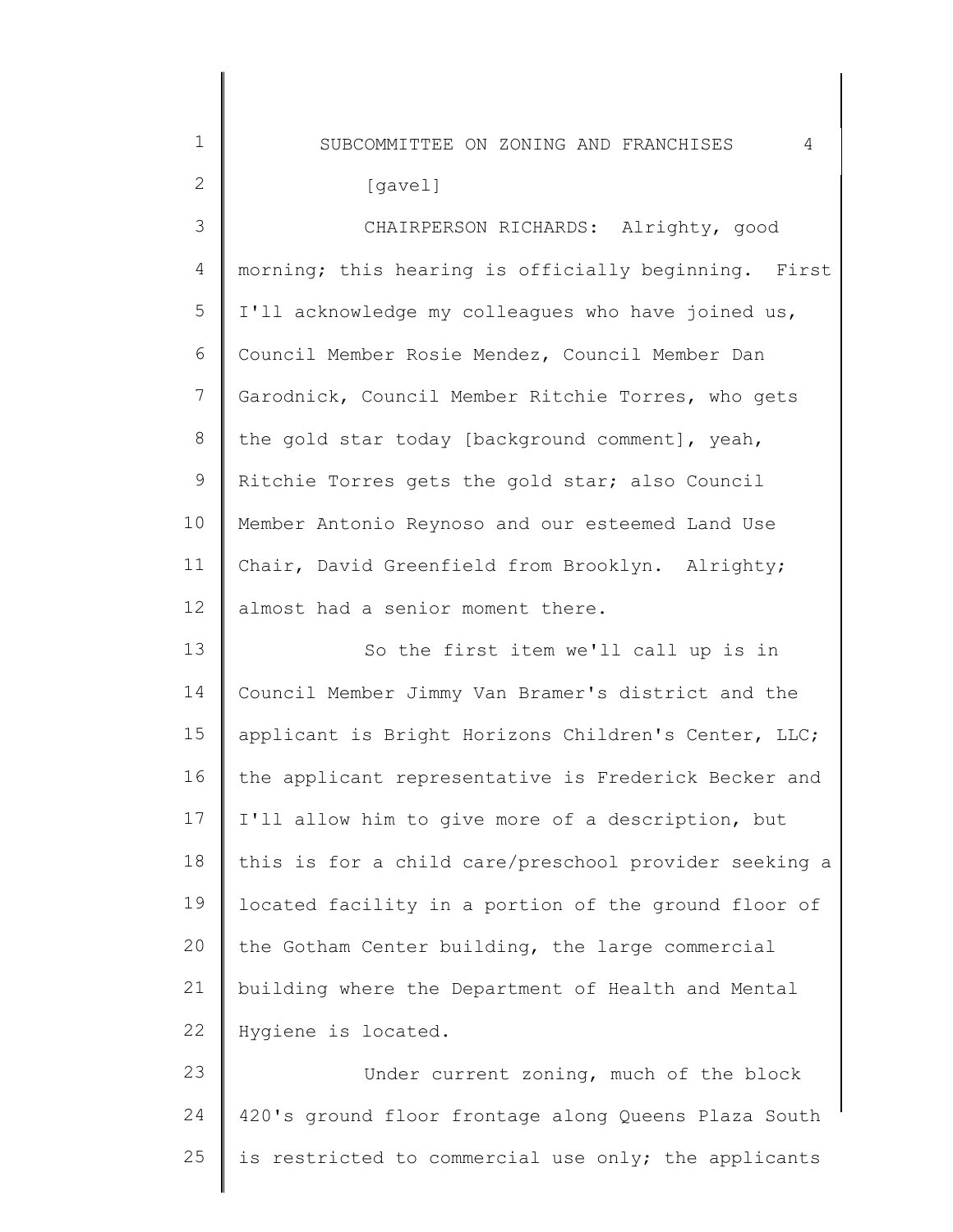| $\mathbf 1$     | 5<br>SUBCOMMITTEE ON ZONING AND FRANCHISES            |
|-----------------|-------------------------------------------------------|
| 2               | would therefore like a zoning change to allow the     |
| 3               | community facility use on the ground floor so they    |
| 4               | can locate a child care or preschool facility there.  |
| 5               | The proposed text change would apply to three block   |
| 6               | frontages; the zoning would still prohibit ground     |
| 7               | floor residential as it does currently, and I'll just |
| $8\,$           | note that Council Member Van Bramer supports this     |
| $\mathsf 9$     | application, as well as the community board and the   |
| 10              | borough president and the City Planning Commission    |
| 11              | has approved it and that's why we are here today.     |
| 12 <sup>°</sup> | Alrighty, Mr. Becker. Hit your mic.                   |
| 13              | FREDERICK BECKER: Thank you                           |
| 14              | Mr. Chairman; other Council Members. Good morning;    |
| 15              | Frederick A. Becker. You didn't leave me much to      |
| 16              | say, Mr. Council Member, but thank you.               |
| 17              | Yes, this is to allow the Bright Horizons             |
| 18              | Children's Center; 52 of the 55 block fronts in the   |
| 19              | subdistrict allow community facility use at the       |
| 20              | subject area; we are partially within a permitted     |
| 21              | area and partially not within the permitted area and  |
| 22              | this zoning text change would allow our entire space  |
| 23              | to be occupied by the Bright Horizons Children's      |
| 24              | Center. It is a small text change; it is deemed       |
| 25              | appropriate for the areas mentioned; the Community    |

∥ ∥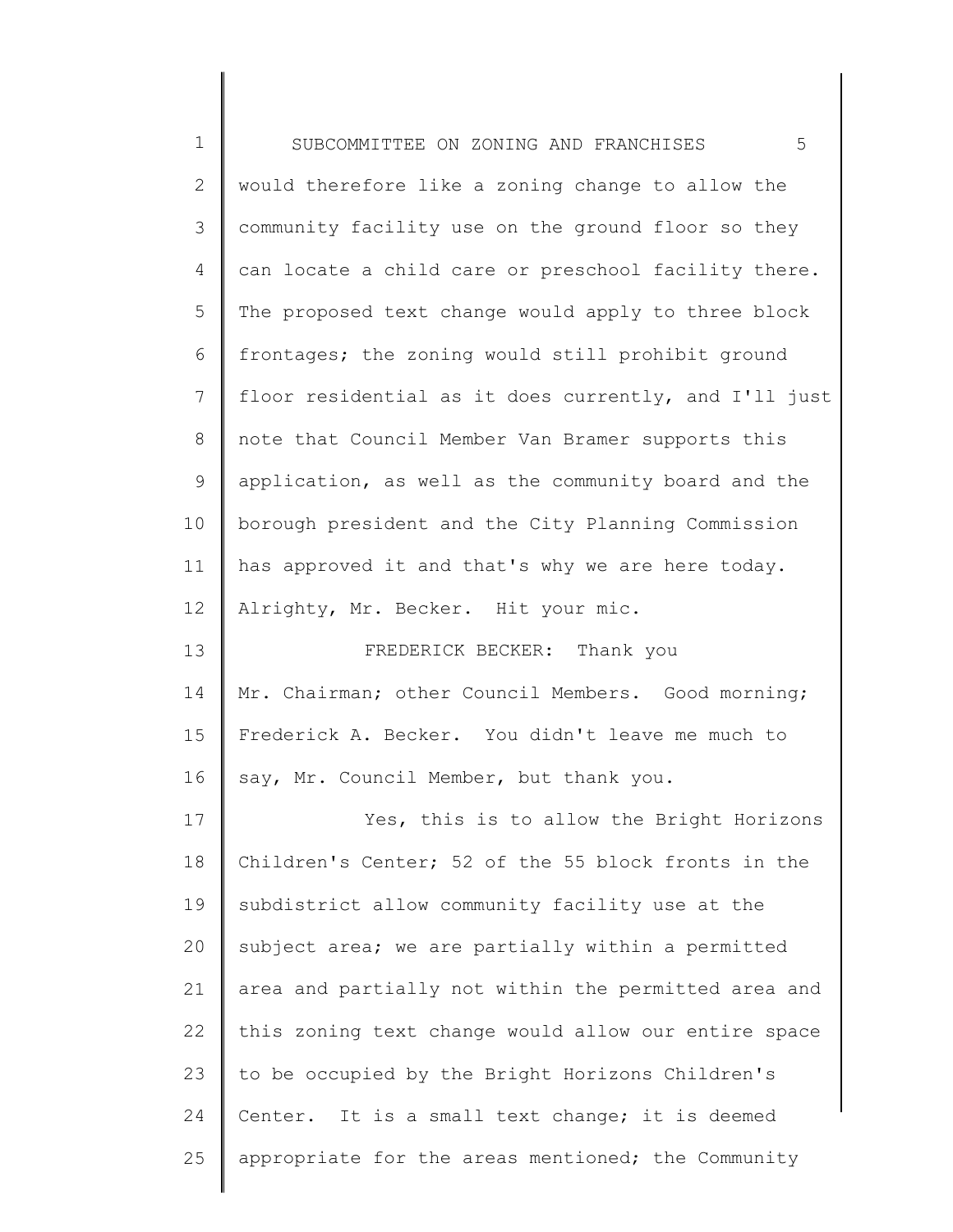| $\mathbf 1$    | 6<br>SUBCOMMITTEE ON ZONING AND FRANCHISES            |
|----------------|-------------------------------------------------------|
| $\mathbf{2}$   | Boards 1 and 2 unanimously support this, as do the    |
| 3              | City Planning Commission, the borough president, the  |
| $\overline{4}$ | borough board and Councilman Van Bramer. We think     |
| 5              | this is a vital use for the area, the area's looking  |
| 6              | forward to it with the changed residential nature of  |
| 7              | the area, as well as the increasing commercial nature |
| 8              | of the area.                                          |
| 9              | One additional point I would like to                  |
| 10             | bring up is that Council Member Richards asked about  |
| 11             | employment in the local area; we have reached out and |
| 12             | we have also contracted with the America's Job        |
| 13             | Exchange, which helps to get out jobs to local career |
| 14             | offices and the New York Department of Labor. So we   |
| 15             | have already started our outreach to the local        |
| 16             | community, as well as through various job boards and  |
| 17             | such and will continue the outreach until the         |
| 18             | facility is opened, which has not yet occurred.<br>So |
| 19             | thank you very much.                                  |
| 20             | CHAIRPERSON RICHARDS: Thank you,                      |
| 21             | Mr. Becker.                                           |
| 22             | Alright, any questions from my colleagues             |
| 23             | on this particular item? [background comments]        |
| 24             | Council Member Greenfield.                            |
| 25             |                                                       |
|                |                                                       |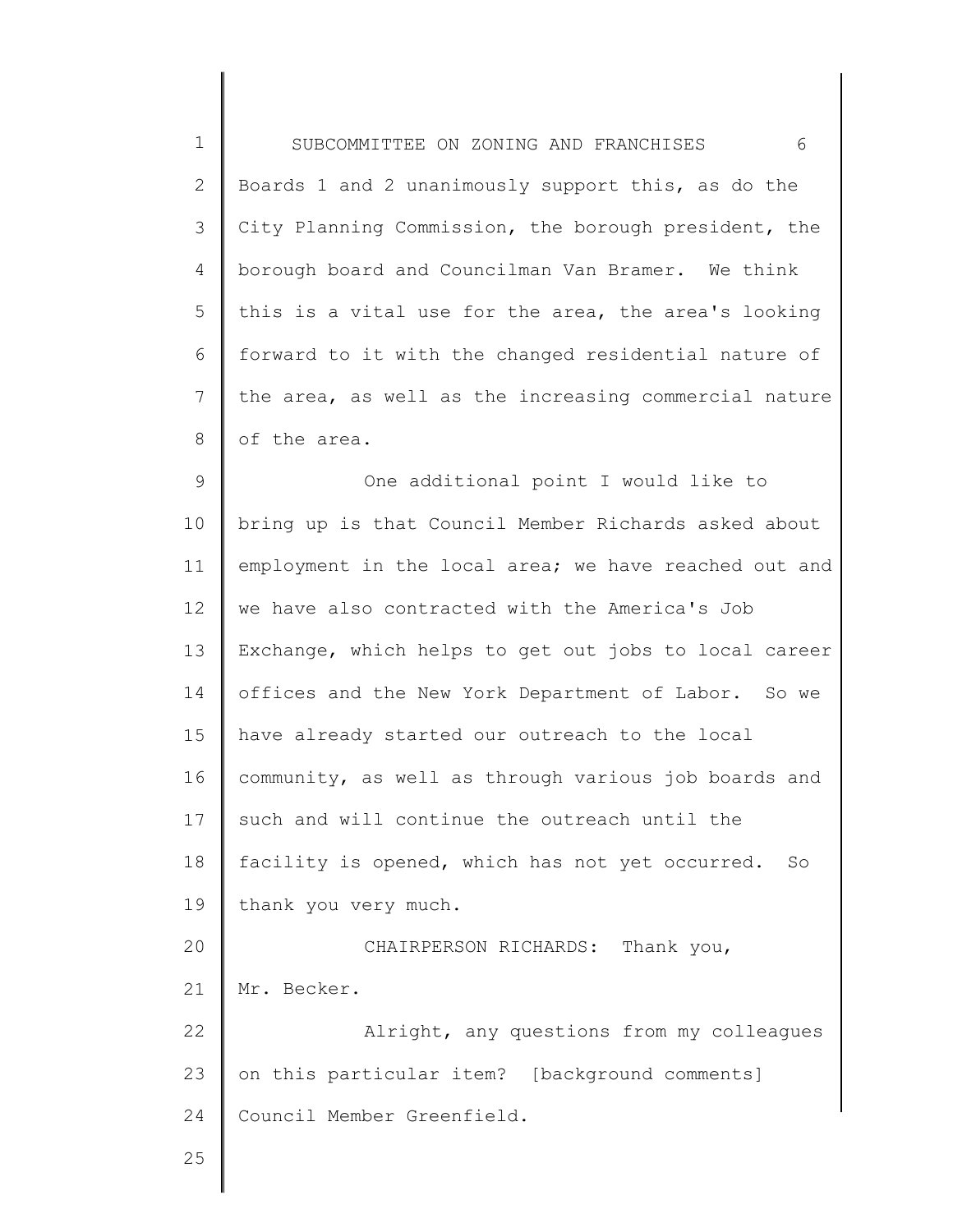1 2 3 4 5 SUBCOMMITTEE ON ZONING AND FRANCHISES 7 COUNCIL MEMBER GREENFIELD: Thank you. Counsel, what was the reason originally that these partial blocks were restricted from community facilities?

6 7 8 9 10 11 12 13 14 15 16 17 18 19 20 21 22 23 FREDERICK BECKER: The two block fronts or partial block fronts are the two block fronts that are on the overpass, if you will, of Queens Plaza, Queens Boulevard going easterly, as well as a portion of our block. These were undeveloped block fronts; when the area was rezoned approximately 10 years ago, it was felt that a community facility use might not engender the appropriate street traffic that commercial use would bring. In the time since then, they realized that the planning is not as they had hoped for; that commercial use, i.e. a CVS or a Duane Reade or a bank doesn't do much for the street frontage either, so they felt that this was an appropriate change for those three remaining blocks fronts. COUNCIL MEMBER GREENFIELD: Thank you. FREDERICK BECKER: You're welcome. CHAIRPERSON RICHARDS: Alrighty. Are

24 there any other speakers on this item? Alrighty, if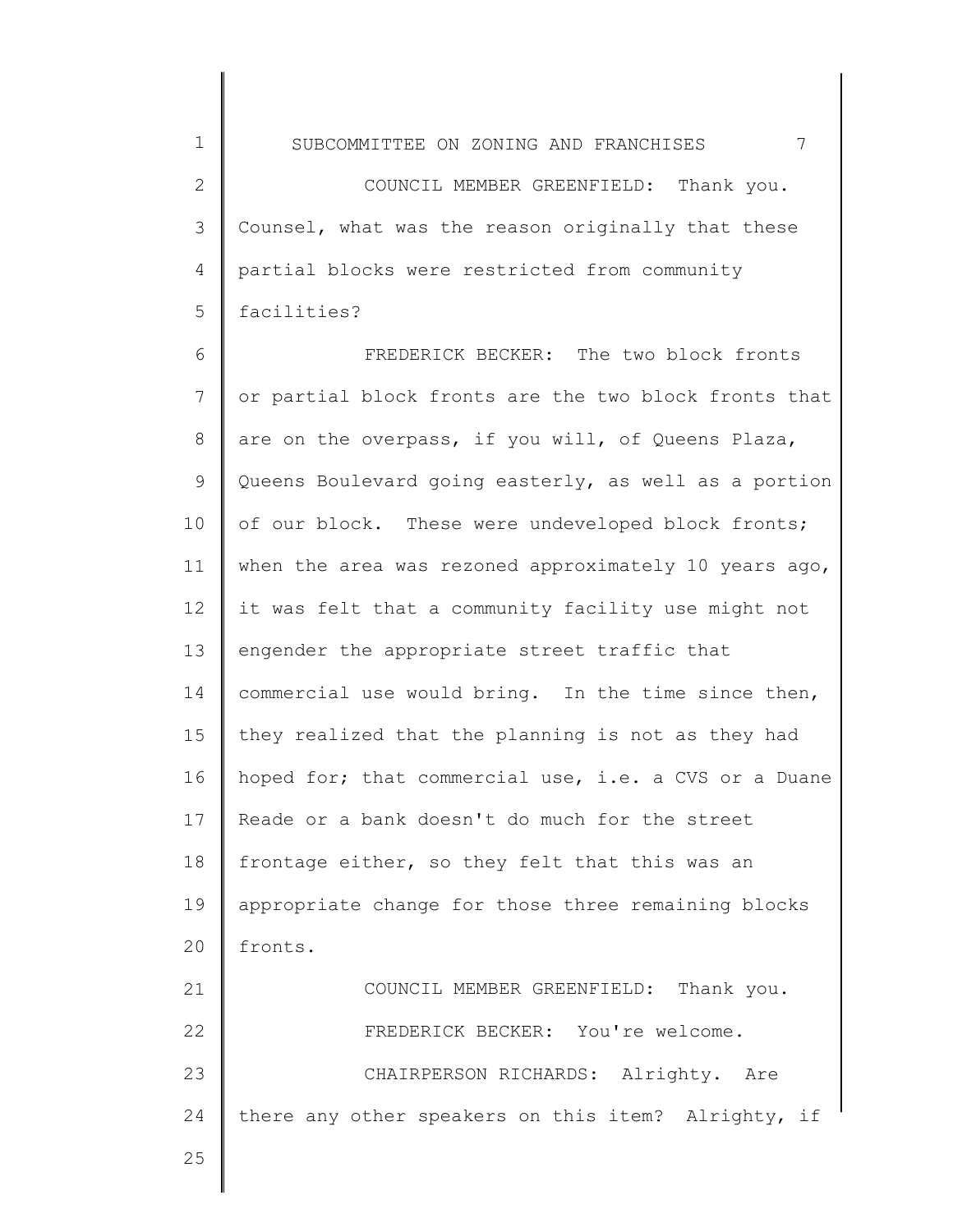1 2 3 4 5 6 7 8 9 10 11 12 13 14 15 16 17 18 19 20 21 22 23 24 25 SUBCOMMITTEE ON ZONING AND FRANCHISES 8 not, we are closing this item. Thank you, Mr. Becker. FREDERICK BECKER: Thank you very much, Mr. Council Member. CHAIRPERSON RICHARDS: Alrighty, on to cafés. Alrighty, we'll have the first café; it is Tonic Café and the first speaker is Robert Callahan, representing the Third Avenue Café, LLC. Alrighty, this particular item is in Council Member Rosie Mendez's district and this is a petition to establish a new unenclosed sidewalk café with 13 tables and 29 chairs at 411 Third Avenue in Manhattan, Community Board 6, for a two-year term, and I will allow you to begin. ROBERT CALLAHAN: Thank you, Mr. Chairman. I'm going to read a letter of agreement that was previously submitted to Council Member Mendez's office. "Dear Council Member Mendez: Please accept this letter as confirmation that as per our agreement, we have removed all planters and will not put them back in the future. We have removed the winter door enclosure and will only use it during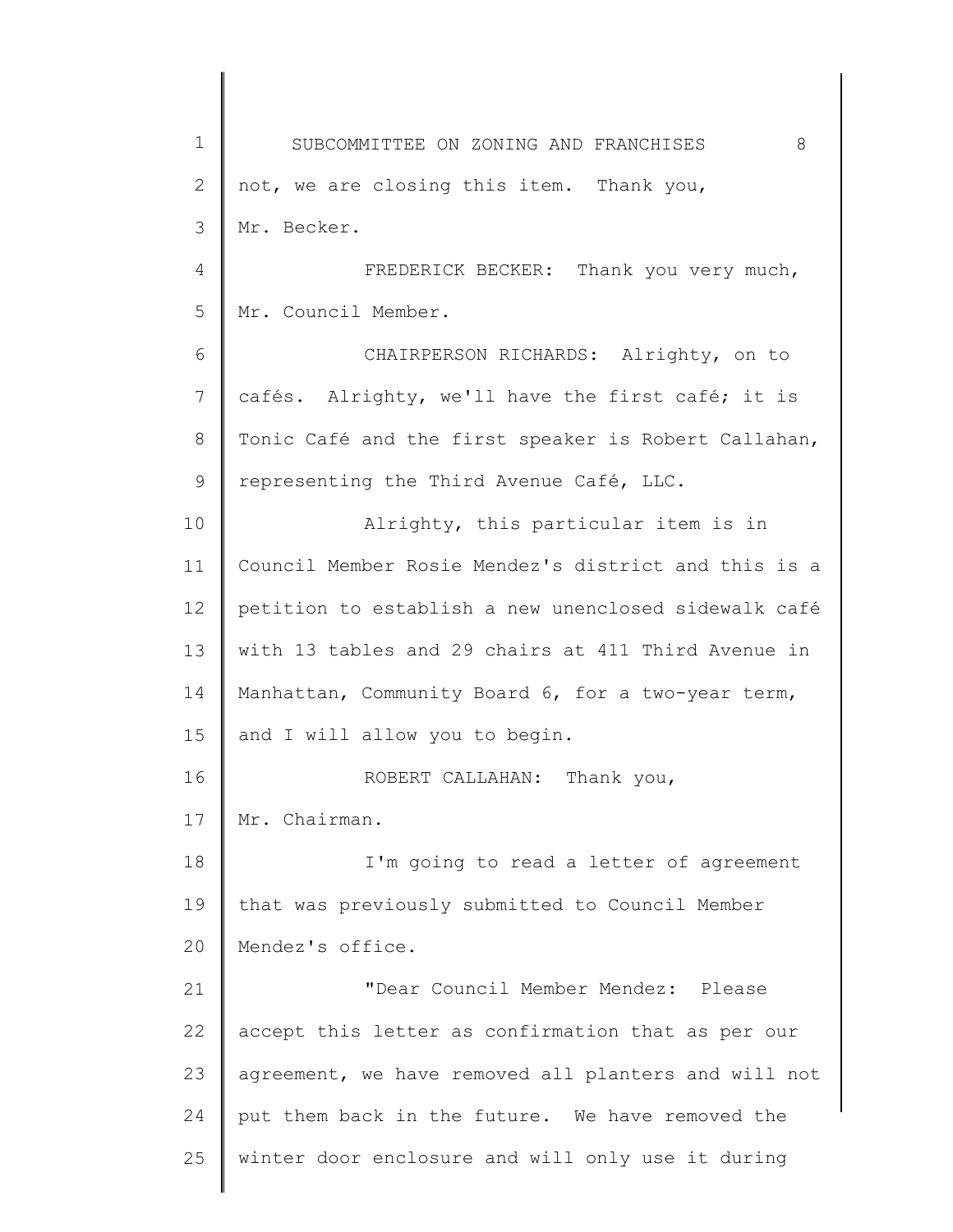| $\mathbf 1$     | 9<br>SUBCOMMITTEE ON ZONING AND FRANCHISES            |
|-----------------|-------------------------------------------------------|
| $\mathbf{2}$    | permitted dates. We will remove the illegal planter   |
| 3               | on Third Avenue and not put it back. We will reduce   |
| 4               | the number of tables and chairs from 13 tables to 11  |
| 5               | tables and 29 seats to 24 seats. We will accomplish   |
| 6               | this by removing one seat from the four-seat table at |
| $7\phantom{.0}$ | the east end of the café and removing the two tables  |
| 8               | closest to the service door, one on either side of    |
| $\mathsf 9$     | it. If anything else is required, please contact my   |
| 10              | representative, Michael Kelly at 914-632-6036.        |
| 11              | Sincerely, Mario Arcari, President."                  |
| 12              | CHAIRPERSON RICHARDS: Alrighty. Thank                 |
| 13              | you, we'll go to Council Member Mendez.               |
| 14              | COUNCIL MEMBER MENDEZ: I wanna thank you              |
| 15              | and Tonic for workin' with me and reducing the number |
| 16              | of chairs. Through the years I've gotten a lot of     |
| 17              | complaints about noise and Tonic has worked with me   |
| 18              | on that, so I'm a little apprehensive about the       |
| 19              | sidewalk café, but I am looking forward to Tonic      |
| 20              | being responsible, as they have shown to be in the    |
| 21              | past and responding to my office when my constituents |
| 22              | complain about these matters. So thank you.           |
| 23              | ROBERT CALLAHAN: And thank you; we are                |
| 24              | looking forward to working with your office also.     |
| 25              |                                                       |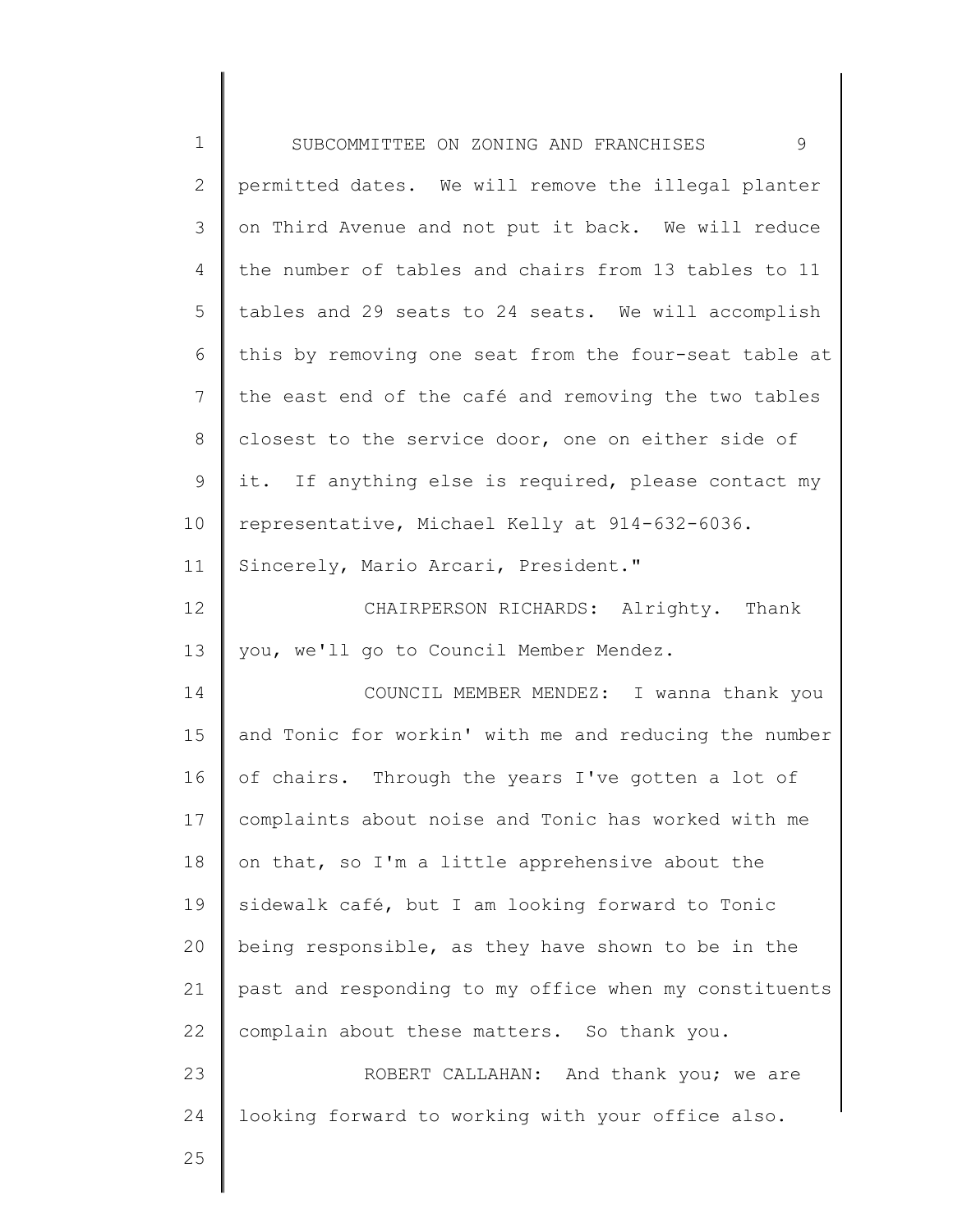| $\mathbf 1$    | 10<br>SUBCOMMITTEE ON ZONING AND FRANCHISES           |
|----------------|-------------------------------------------------------|
| $\mathbf{2}$   | CHAIRPERSON RICHARDS: Alrighty. We'll                 |
| 3              | go to Any other questions from my colleagues on this  |
| 4              | issue? Anyone here from the public to testify on      |
| 5              | this issue? Alrighty, if not; we'll close this        |
| 6              | particular item and move on. I guess you're staying   |
| $7\phantom{.}$ | there, right?                                         |
| 8              | ROBERT CALLAHAN: Yes I am.                            |
| 9              | CHAIRPERSON RICHARDS: Alright, you're in              |
| 10             | the hot seat today. Alrighty. [background comments]   |
| 11             | Alrighty, we're gonna go now to Banc Café and this    |
| 12             | particular café is in Council Member Mendez's         |
| 13             | district again. And this is a petition to renew an    |
| 14             | unenclosed sidewalk café with 22 tables and 44 chairs |
| 15             | at 431 Third Avenue in Manhattan for a four-year      |
| 16             | term. We'll go to you to speak on that item.          |
| 17             | Thank you,<br>ROBERT CALLAHAN:                        |
| 18             | Mr. Chairman. And again, I'll read from a letter of   |
| 19             | agreement previously submitted to Council Member      |
| 20             | Mendez's office.                                      |
| 21             | "Please accept this letter as                         |
| 22             | confirmation that as per our agreement we have        |
| 23             | removed all planters, signs, umbrellas, waiter        |
| 24             | station, A-frame and garbage can from in front of our |
| 25             |                                                       |
|                |                                                       |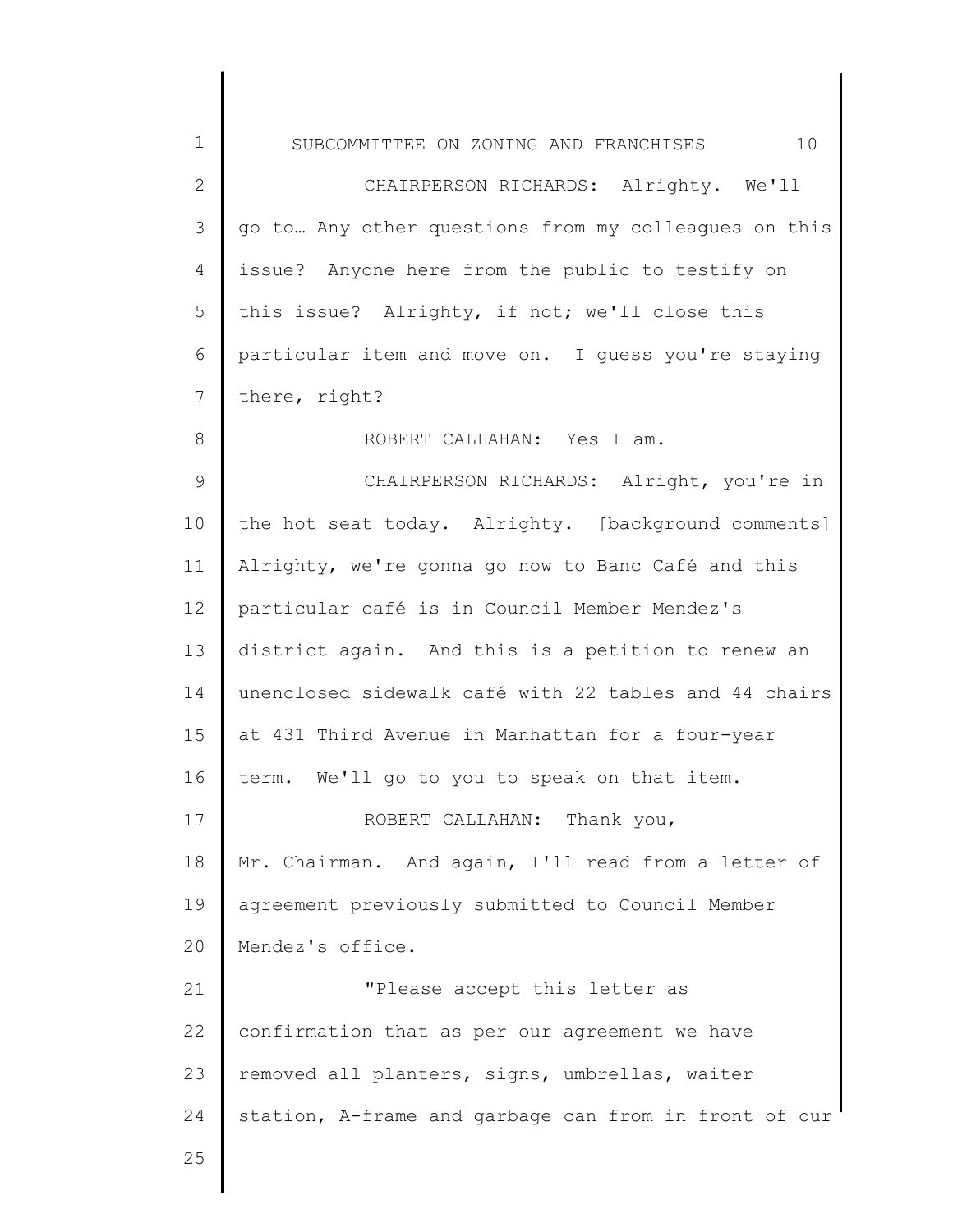1 2 3 SUBCOMMITTEE ON ZONING AND FRANCHISES 11 establishment; we will not put them back in the future.

4 5 6 7 8 9 10 11 12 13 14 15 16 17 18 We also agree to reduce our current seating from 22 tables and 44 seats to 19 tables and 38 seats. We will remove 1 table and 2 seats from the Third Avenue side, leaving 1 row of 4 tables and 8 seats. We will remove the 2 tables and 4 seats next to our service door on the East 30th Street and combine two 2-seat tables so they are no longer separated on East 30th Street. The tables on East 30th Street will be 18" in width; this will enable us to have metal and canvas barriers to surround the café. If anything else is required, please contact my representative Michael Kelly at 914-632-6036. Sincerely, Andrew Breslin, Managing Member." CHAIRPERSON RICHARDS: Back to Council Member Mendez.

19 20 21 22 23 24 COUNCIL MEMBER MENDEZ: Okay. Thank you, Mr. Chair and thank you again. I met with one of the owners yesterday and we went through the plans and revised them and we were both in agreement with this. I think we said 18", but I guess that's standard; you know he actually made the tables and… and…

25 [crosstalk]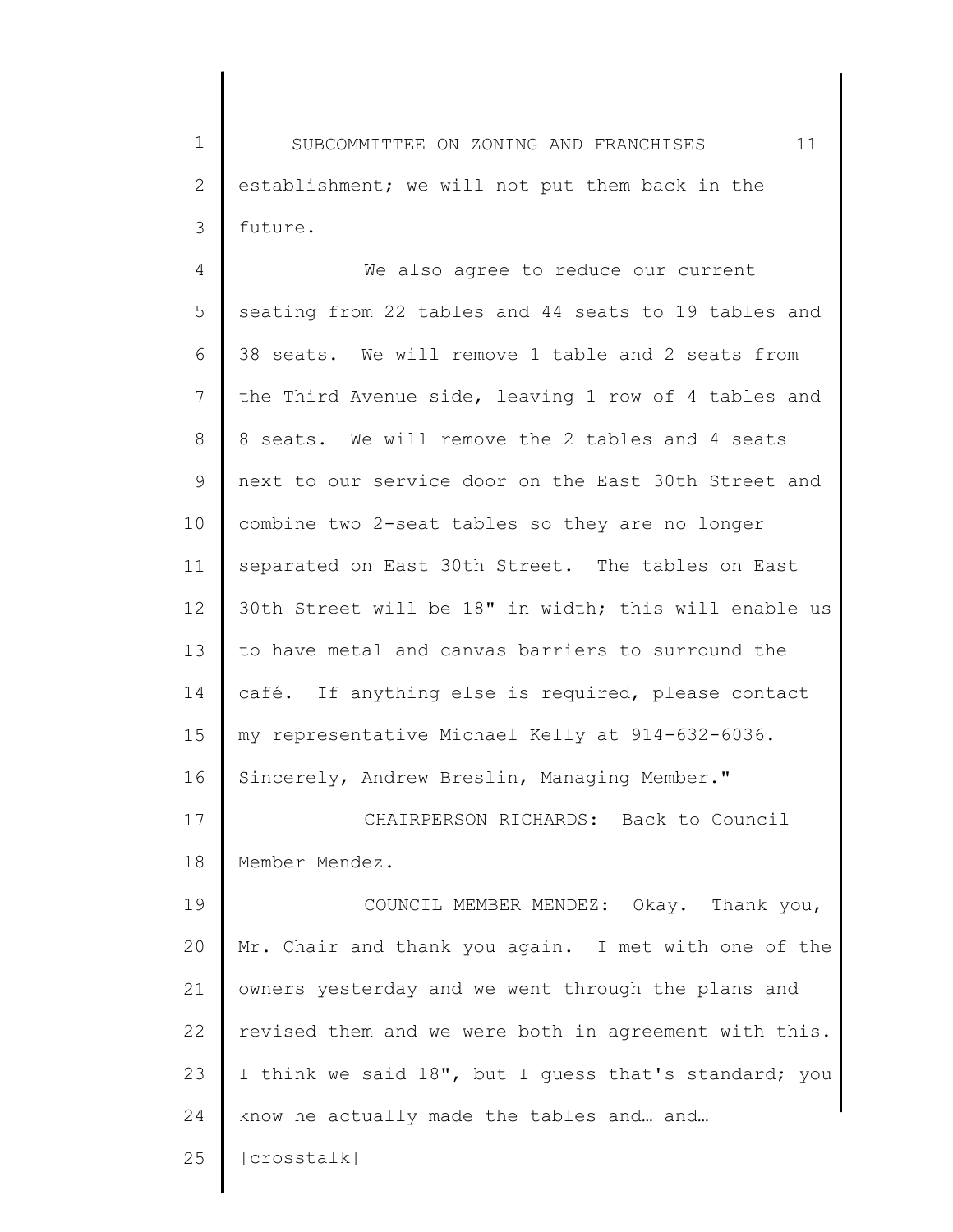| $\mathbf 1$     | 12<br>SUBCOMMITTEE ON ZONING AND FRANCHISES             |
|-----------------|---------------------------------------------------------|
| $\mathbf{2}$    | ROBERT CALLAHAN: Yeah, so standard is                   |
| 3               | 24, so to  to reduce to  [crosstalk]                    |
| 4               | COUNCIL MEMBER MENDEZ: Right, and  and                  |
| 5               | it's currently 24 and if one of the wooden planks,      |
| 6               | which is like $5-1/2$ " was removed, it would give more |
| 7               | space and allow for the removable barriers              |
| 8               | [crosstalk]                                             |
| $\mathsf 9$     | ROBERT CALLAHAN: Yes.                                   |
| 10              | COUNCIL MEMBER MENDEZ: to be put in. So                 |
| 11              | you know; 18" or 20" for the tables I think would       |
| 12 <sup>°</sup> | work and I don't know if that makes a difference        |
| 13              | being put in the record, Mr. Chair.                     |
| 14              | CHAIRPERSON RICHARDS: Thank you, Council                |
| 15              | Member Mendez.                                          |
| 16              | COUNCIL MEMBER MENDEZ: Okay. Thank you.                 |
| 17              | ROBERT CALLAHAN: Thank you.                             |
| 18              | CHAIRPERSON RICHARDS: Alrighty, we'll                   |
| 19              | Anybody here from the public to testify on this         |
| 20              | issue? Alrighty, if not; we will close this item and    |
| 21              | move on to the next one and you're staying there for    |
| 22              | this one too.                                           |
| 23              | This particular item is in Council Member               |
| 24              | Garodnick's district and this is a petition to          |
| 25              | establish a new unenclosed sidewalk café with 7         |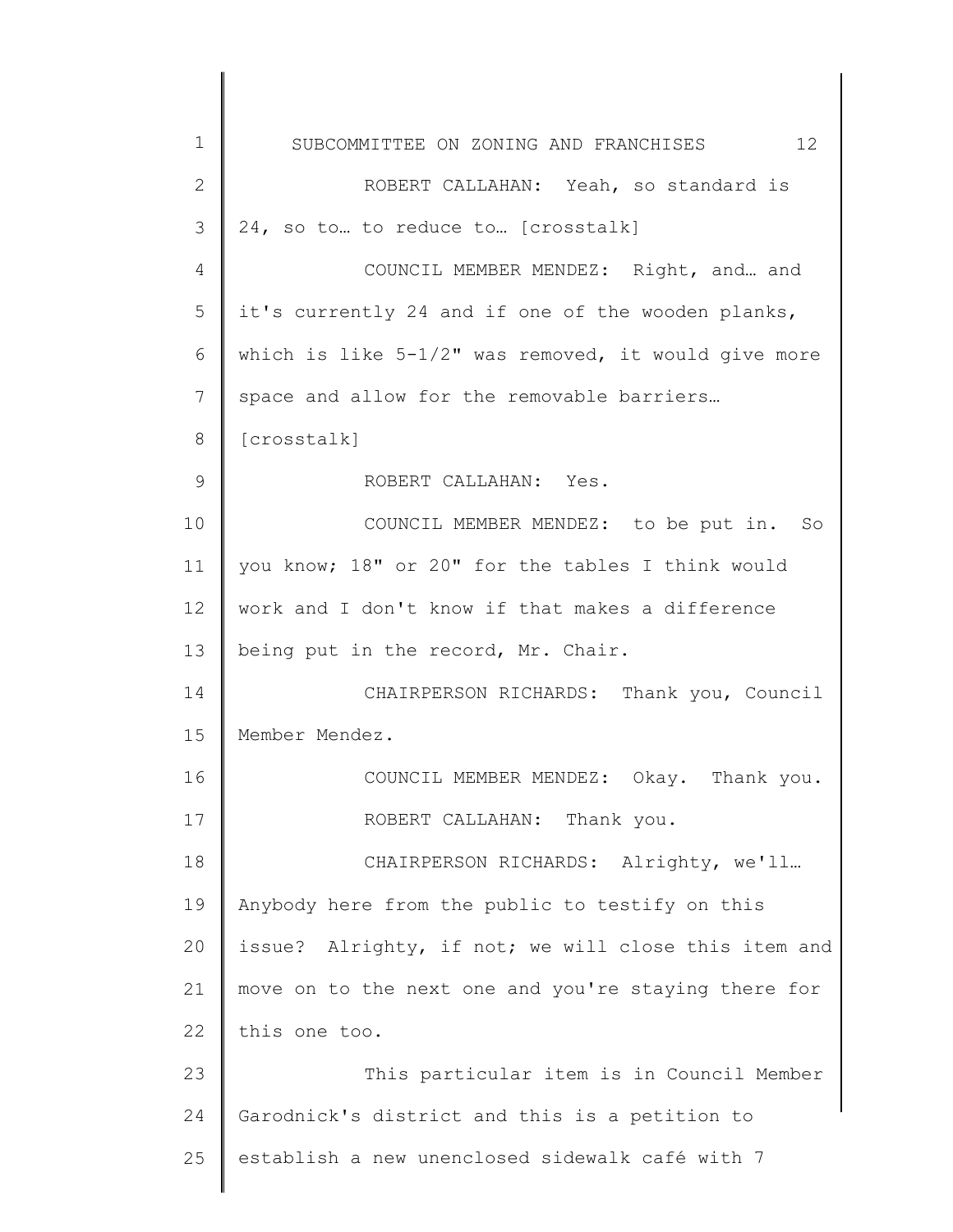1 2 3 4 5 6 7 8 9 10 11 12 13 14 15 16 17 18 19 20 21 22 23 24 SUBCOMMITTEE ON ZONING AND FRANCHISES 13 tables and 14 chairs at 398 East 52nd Street in Manhattan Community Board for a 2-year term. And the particular café is La Villetta Café and I'll let you speak on that. ROBERT CALLAHAN: Thank you, Mr. Chairman. Again, I'll read the letter of agreement that was previously submitted to Council Member Garodnick's office. "Dear Honorable Council Member: Please accept this letter as confirmation that as per our agreement we will remove the barrels with the advertising signs on them. We will also remove the benches in front of our establishment. If anything else is required, please contact me at the below number. Luigi Scarpelli, Managing Member." CHAIRPERSON RICHARDS: Alright, we'll go to Council Member Garodnick on this issue. COUNCIL MEMBER GARODNICK: Thank you; just briefly. Has that happened yet? ROBERT CALLAHAN: It should have happened two days ago, I believe. COUNCIL MEMBER GARODNICK: Thank you very much.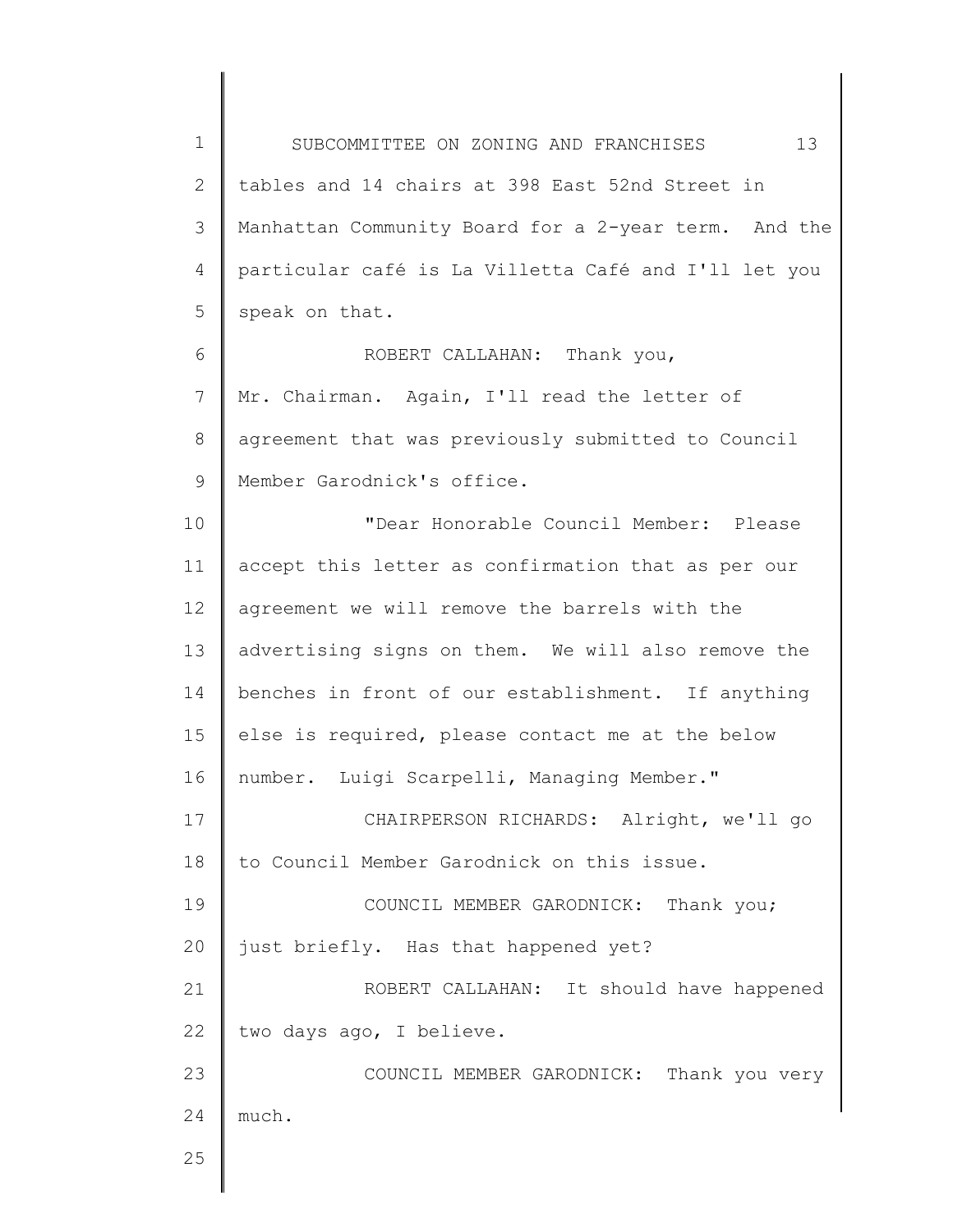| $\mathbf 1$     | 14<br>SUBCOMMITTEE ON ZONING AND FRANCHISES           |
|-----------------|-------------------------------------------------------|
| $\mathbf{2}$    | CHAIRPERSON RICHARDS: Alrighty. And                   |
| 3               | when do you plan to submit your revised plans to DCA? |
| 4               | ROBERT CALLAHAN: With all of these                    |
| 5               | cafés, as soon as the architect is done with the      |
| 6               | plans and he's been notified of all the changes, the  |
| $7\phantom{.0}$ | day we receive them we'll submit them to DCA and      |
| $8\,$           | we'll submit them to the Council also.                |
| $\mathcal{G}$   | CHAIRPERSON RICHARDS: Okay. Thank you                 |
| 10              | and I trust that your clients are going to uphold     |
| 11              | these agreements and work with the local council      |
| 12              | members to ensure the quality of life of these        |
| 13              | particular communities is protected, even as they,    |
| 14              | you know, look to improve their businesses.           |
| 15              | ROBERT CALLAHAN: They will and we'll                  |
| 16              | periodically check in on them too to make sure that   |
| 17              | they're complying.                                    |
| 18              | CHAIRPERSON RICHARDS: Alrighty. Anybody               |
| 19              | from the public here to testify on this issue?        |
| 20              | Alrighty, if not; these three items are closed on the |
| 21              | agenda. Thank you so much.                            |
| 22              | ROBERT CALLAHAN: Thank you.                           |
| 23              | CHAIRPERSON RICHARDS: Alright.                        |
| 24              | [pause]                                               |
| 25              |                                                       |
|                 |                                                       |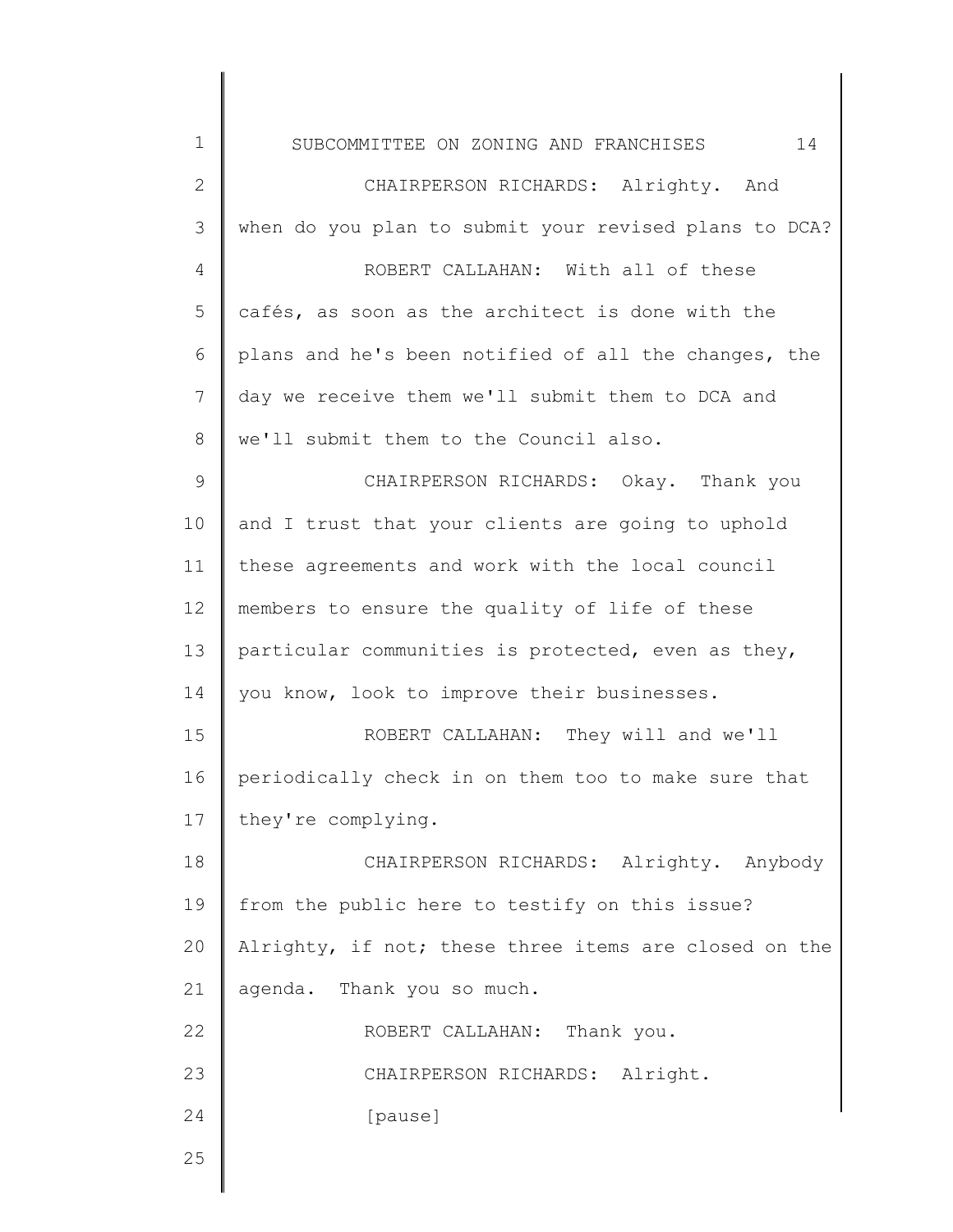| $\mathbf 1$  | 15<br>SUBCOMMITTEE ON ZONING AND FRANCHISES           |
|--------------|-------------------------------------------------------|
| $\mathbf{2}$ | CHAIRPERSON RICHARDS: Alrighty. Good                  |
| 3            | morning. Alright, so we're going to go to the next    |
| 4            | item on the agenda and that is Tres Puentes, and I've |
| 5            | heard you changed the name; now Cassia Gardens        |
| 6            | rezoning. So we'll hear from Amy Shakespeare from     |
| 7            | Red Top Architects, Jennifer Steinberg from WSFSSH    |
| 8            | and Laura Jervis from the West Side Federation.       |
| $\mathsf 9$  | [background comments]                                 |
| 10           | JENNIFER STEINBERG: Hello, Mr. Chair and              |
| 11           | thank you for having us [interpose]                   |
| 12           | CHAIRPERSON RICHARDS: Alright, no                     |
| 13           | problem. And if you can state your name and the       |
| 14           | organization [crosstalk]                              |
| 15           | JENNIFER STEINBERG: Absolutely. My name               |
| 16           | is Jennifer Steinberg with the West Side Federation   |
| 17           | for Senior and Supportive Housing, or WSFSSH. I'm     |
| 18           | here with our esteemed Executive Director, Laura      |
| 19           | Jervis to my left and our architect, Amy Shakespeare  |
| 20           | on my right.                                          |
| 21           | So Tres Puentes is in Council Speaker                 |
| 22           | Mark-Viverito's' district; we're in South Bronx and   |
| 23           | Mott Haven. Currently we are in an R6 district and    |
| 24           | one of the reasons we're coming here is to get a      |
| 25           | rezoning to an R7-2 with a commercial overlay.        |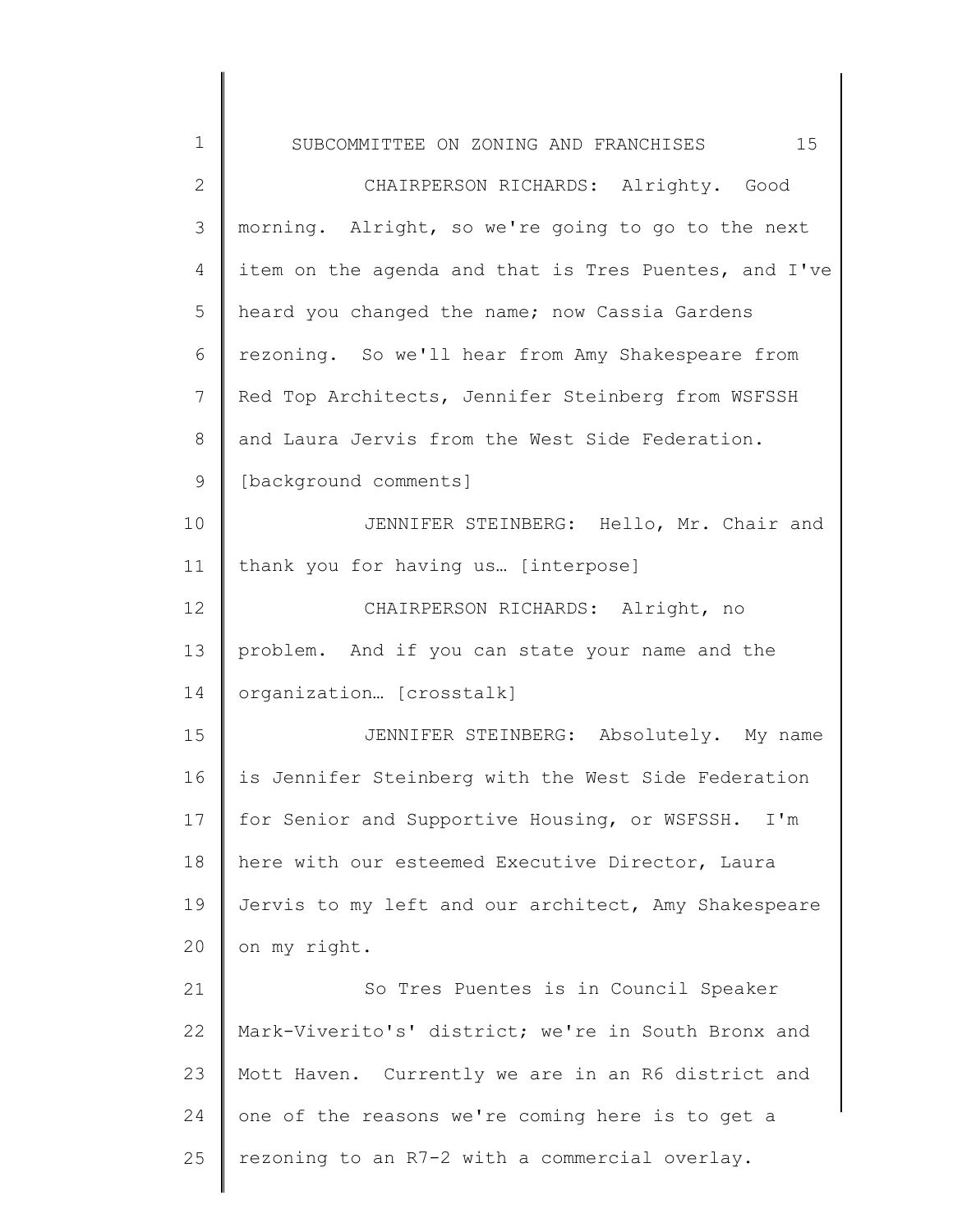1 2 3 4 5 6 7 8 9 10 11 12 13 14 SUBCOMMITTEE ON ZONING AND FRANCHISES 16 What we are building is 178 units of lowincome senior housing; we're going to be constructing two buildings around our existing Borinquen Court building. Borinquen Court is currently 145 units of low-income senior housing; we'll be building a west building. On the image to your left of the threewing structure, that's the west building; it'll be 122 units of low-income senior housing and to the right of the existing building will be the east building, which will be 56 units of low-income senior housing. We have a contract with NYCHA for 171 Section 8 units, which means we'll be serving a very, very low-income population, as they only have to pay

15 16 17 18 19 20 21 22 23 24 25 30% of their income towards rent. On the site we will have a commercial overlay, which will allow us to have about 12,000 square feet of commercial space on the ground floor of the west building. Currently we have two interested parties; one a federally qualified health center and another; a pharmacy. We've been working with the community board to make sure that their interests are represented on the site and that we're serving the need, both with the housing as well as the commercial development.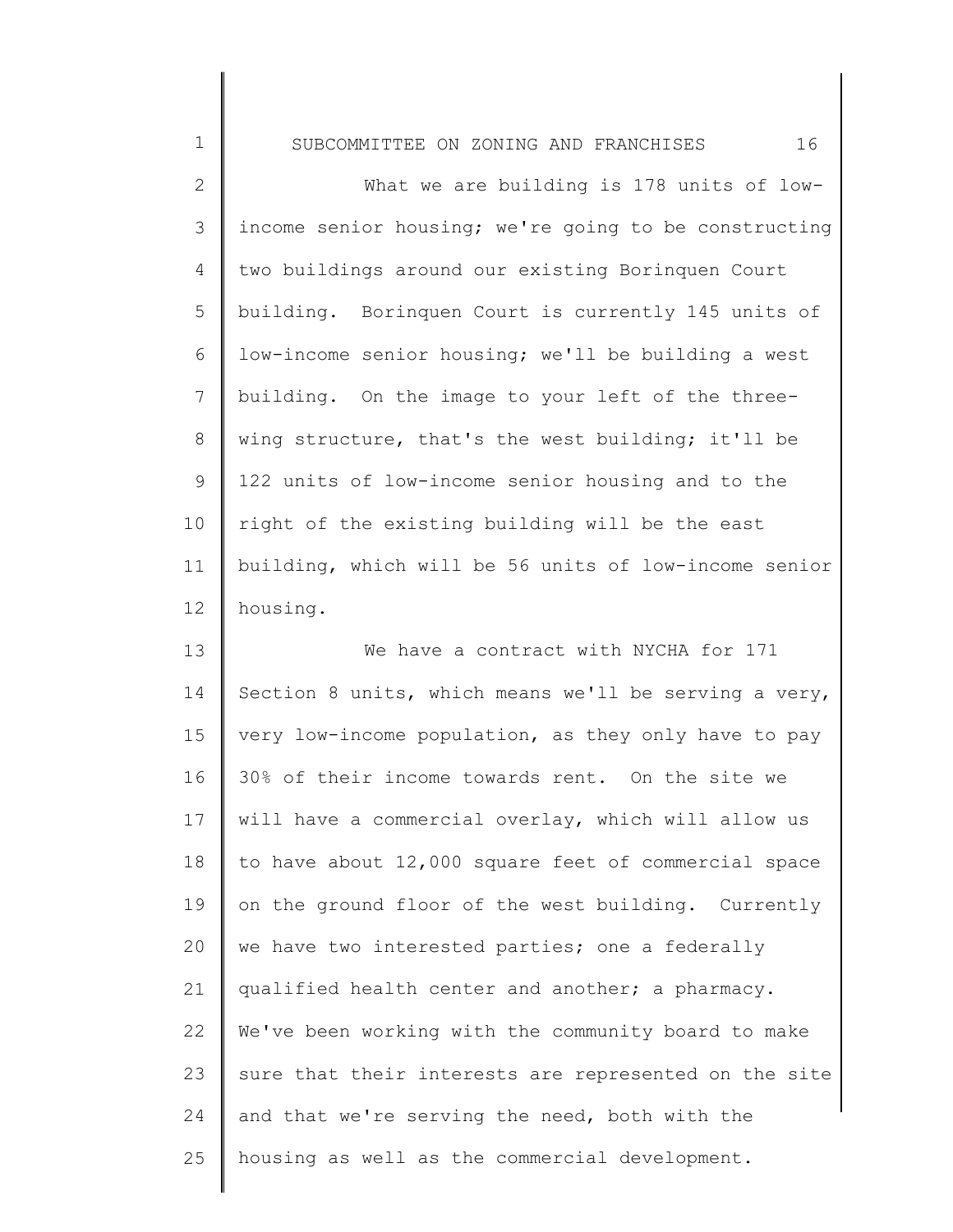1 2 3 4 5 6 7 8 9 10 11 12 13 14 15 SUBCOMMITTEE ON ZONING AND FRANCHISES 17 The existing Borinquen Court has a senior center on-site; we are going to expand that senior center in the east building for about a 7,900-squarefoot senior center that will hopefully serve the entire community, as well as our residents. In terms of the green features on the site, we will have three generators for the existing building and each of the new buildings; we will be participating in the Enterprise Green Communities Program, as well as the NYSERDA Multifamily Performance Program and we've also engaged a solar consultant to see whether solar will be applicable on the site. We're also doing water retention measures on the site through blue roofs and we are also trying

16 17 18 19 20 21 22 23 24 25 to pursue as much of an active design as possible for the seniors. We also have a lot of open space on the site; we have a roof garden as well as existing ground floor space for the seniors. We will have social services on the site as well in addition to the senior center; we're gonna add about four social workers to our staff as well as hopefully, funding allowing, a part-time existing nurse for the population. So we hope to be serving our population well; this is a wonderful addition to the WSFSSH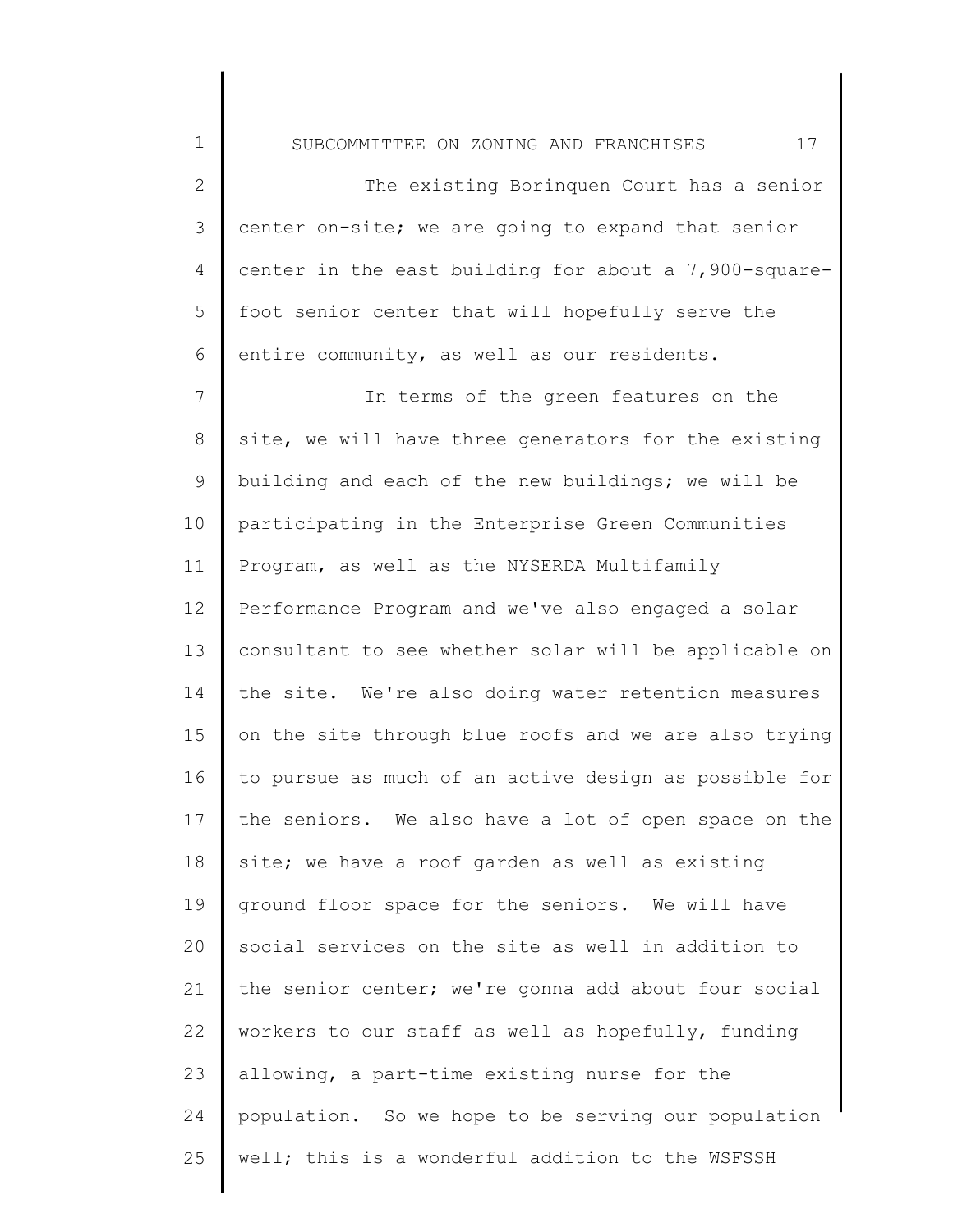1 2 3 4 5 6 7 8 9 10 11 12 13 14 15 16 17 18 19 20 21 22 23 24 25 SUBCOMMITTEE ON ZONING AND FRANCHISES 18 family of buildings; we currently have 24 buildings that serve majority seniors; majority low-income, so this is very much in our wheelhouse. In terms of the workforce development on the site, I'm gonna turn it over to our Executive Director, Laura Jervis and she could tell you a little bit about what we've done in the past and how we anticipate doing that at this project. LAURA JERVIS: Thank you. Mr. Chair, we were pleased that you had raised that yesterday in our premeeting. So WSFSSH has long-term relationships with two Bronx workforce development programs; one is Bronxworks and the other is the Osborne Foundation, and in fact, the Osborne Foundation, their work development program caters the meals to our current Borinquen Court now, so we will certainly be working with them on this project. We are also going to reach out to SoBro and we actually have placed a call to them, at your encouragement, and we have reached out to the Bronx Overall Development Corporation. This will be our fourth and fifth buildings in the Bronx and we have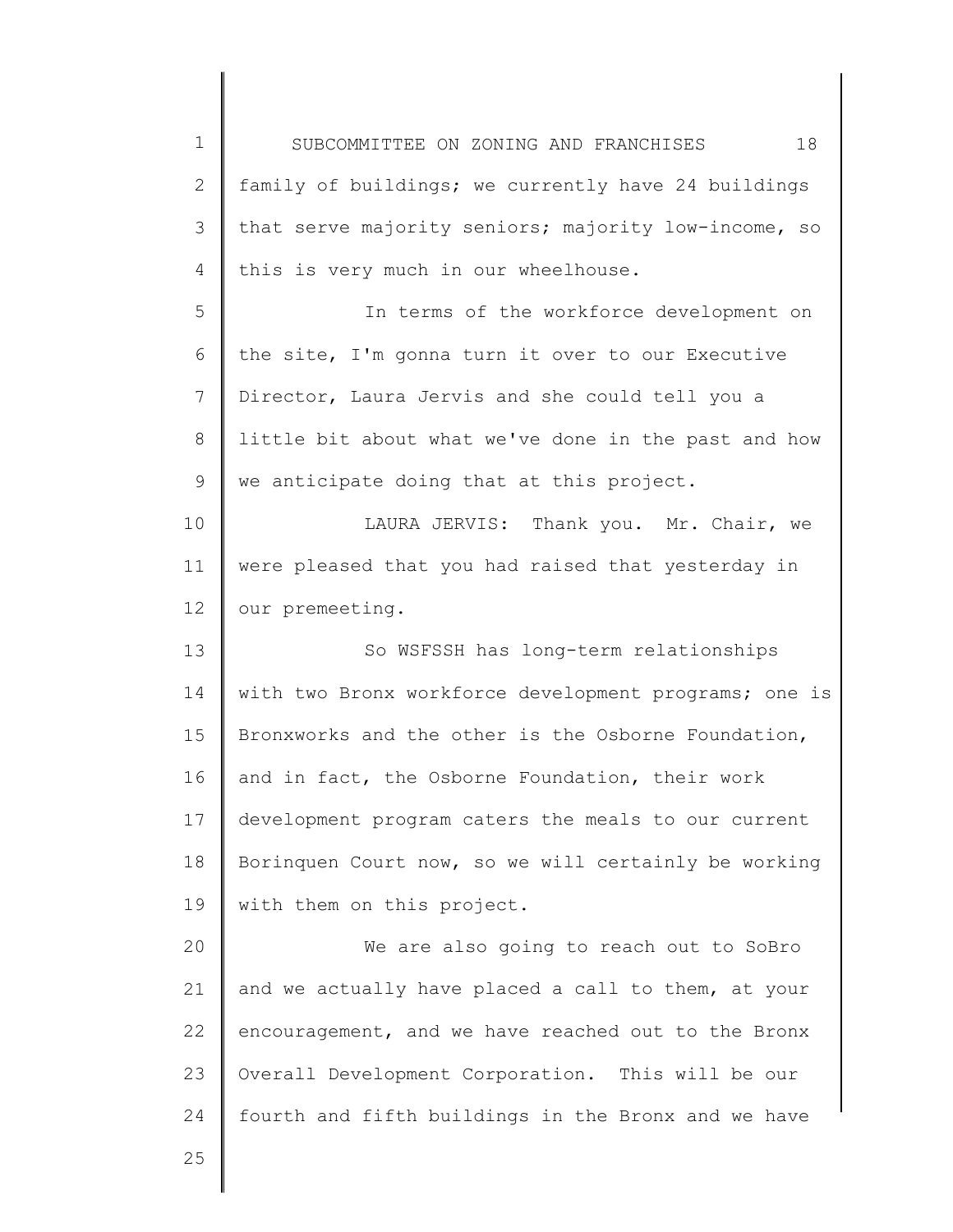1 2 3 SUBCOMMITTEE ON ZONING AND FRANCHISES 19 worked with BOEDC in the past on our other workforce initiatives in the last 10 years.

4 5 6 7 8 9 10 11 12 13 14 15 16 17 JENNIFER STEINBERG: And then just lastly, the reason we're here, the ULURP items that we're asking approval for, I had mentioned; we are changing from the R6 to the R7-2 zoning with a C1 and C2 floor overlays, which will allow us to have those community facilities and commercial development and it allows us to have a much better site plan, both for the new residents and the existing residents onsite. We are going to have a large-scale general development which allows the whole site to be considered as one and it gives us some leeway in terms of our setback requirements, our distance between buildings, our outer core requirements; those types of things.

18 19 20 21 22 We have a parking waiver on-site which allows us to have 10 parking spaces, which will be 10 of the existing parking spaces that we have and we will not be having any indoor bicycle parking onsite.

23 24 25 The reason that we started ULURP is that the existing building came with a restrictive declaration from in the 70s and 80s when the building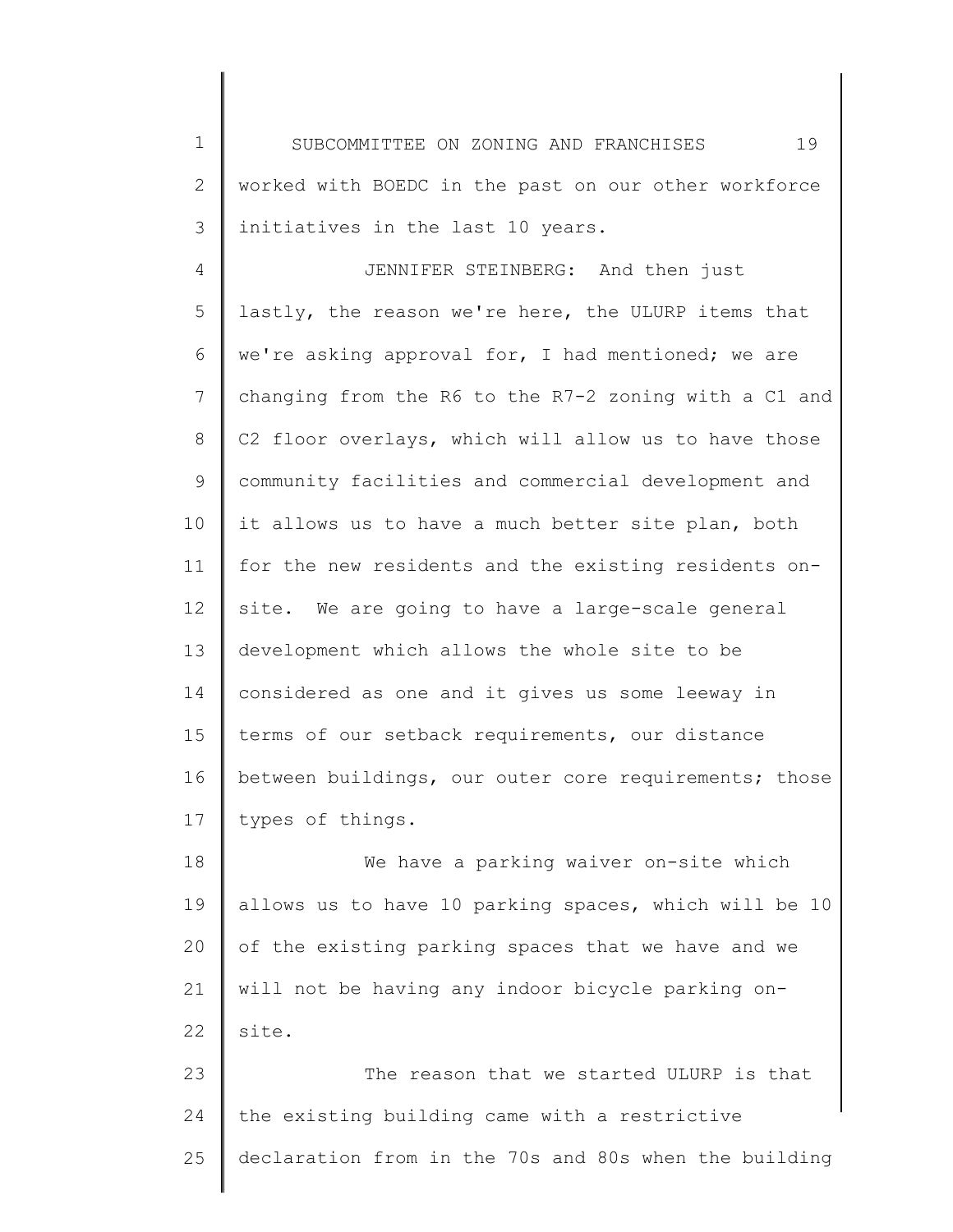| $1\,$          | 20<br>SUBCOMMITTEE ON ZONING AND FRANCHISES           |
|----------------|-------------------------------------------------------|
| $\mathbf{2}$   | was developed that said that there could be no more   |
| 3              | development on-site than the existing 145-unit        |
| $\overline{4}$ | building, so in order to get that modified to allow   |
| 5              | the new buildings on-site, we needed to begin the     |
| 6              | ULURP process. So thank you very much and we're       |
| 7              | happy to answer any questions you have.               |
| 8              | CHAIRPERSON RICHARDS: Alrighty. Thank                 |
| $\mathsf 9$    | you. Thank you so much and great to see you again     |
| 10             | and very happy to hear about the workforce            |
| 11             | development portion of this particular project and    |
| 12             | interested in knowing; have you guys set any goals in |
| 13             | terms of local hiring?                                |
| 14             | LAURA JERVIS: We haven't. As you know,                |
| 15             | the general contractor for this project has to be a   |
| 16             | bid, so as soon as we go through that bid and have a  |
| 17             | contractor, we're going to be negotiating with him.   |
| 18             | And I wonder if perhaps you could tell us on other    |
| 19             | projects what a percentage is that has been           |
| 20             | realizable and a good goal.                           |
| 21             | CHAIRPERSON RICHARDS: I would love 100%,              |
| 22             | [laughter] in a perfect world [interpose]             |
| 23             | FEMALE VOICE: Right. Right.                           |
| 24             |                                                       |
| 25             |                                                       |
|                |                                                       |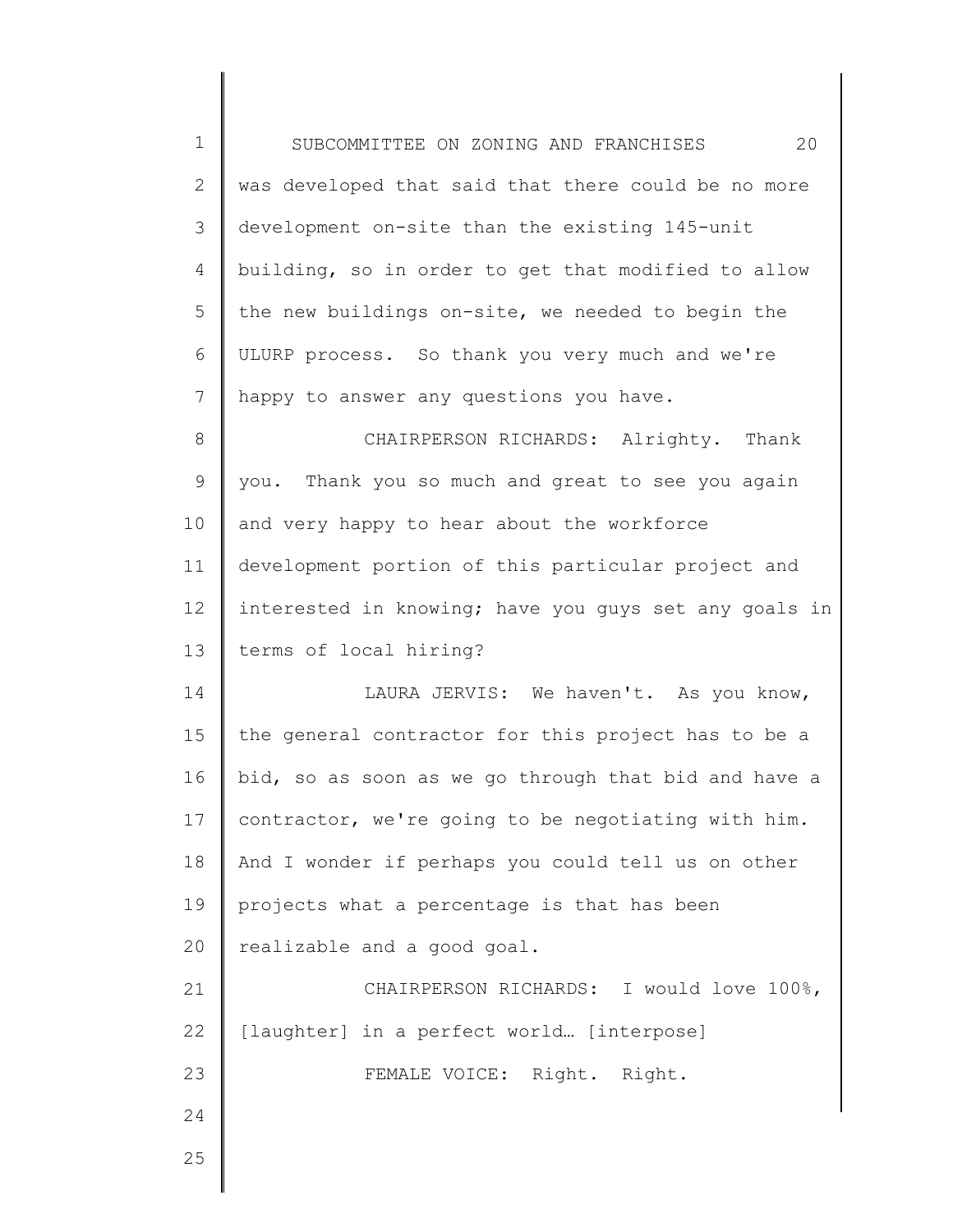| 1  | 21<br>SUBCOMMITTEE ON ZONING AND FRANCHISES           |
|----|-------------------------------------------------------|
| 2  | CHAIRPERSON RICHARDS: but at least I                  |
| 3  | would say a starting number, standard is around 20%   |
| 4  | we try to aim for [crosstalk]                         |
| 5  | LAURA JERVIS: Twenty percent.                         |
| 6  | FEMALE VOICE: Okay.                                   |
| 7  | LAURA JERVIS: Thank you.                              |
| 8  | CHAIRPERSON RICHARDS: Uh-huh [sic].                   |
| 9  | JENNIFER STEINBERG: And I did neglect to              |
| 10 | mention and Council Member Richards, we spoke about   |
| 11 | this yesterday; it is a prevailing wage project       |
| 12 | [crosstalk]                                           |
| 13 | CHAIRPERSON RICHARDS: Okay.                           |
| 14 | JENNIFER STEINBERG: so I wanted to make               |
| 15 | sure that we were and we're all aware of that.        |
| 16 | CHAIRPERSON RICHARDS: Okay. Alright,                  |
| 17 | great on that, and then I just wanted you to go into  |
| 18 | transportation a little bit [crosstalk]               |
| 19 | JENNIFER STEINBERG: Sure. Absolutely.                 |
| 20 | CHAIRPERSON RICHARDS: so you're gonna                 |
| 21 | have a lot more seniors coming in; what's your plan   |
| 22 | -- you're not anticipating these seniors are gonna be |
| 23 | driving, [background comment] so what's your          |
| 24 | transportation plan or will the layout be             |
| 25 | transportation-friendly for the seniors in particular |
|    |                                                       |

 $\begin{array}{c} \hline \end{array}$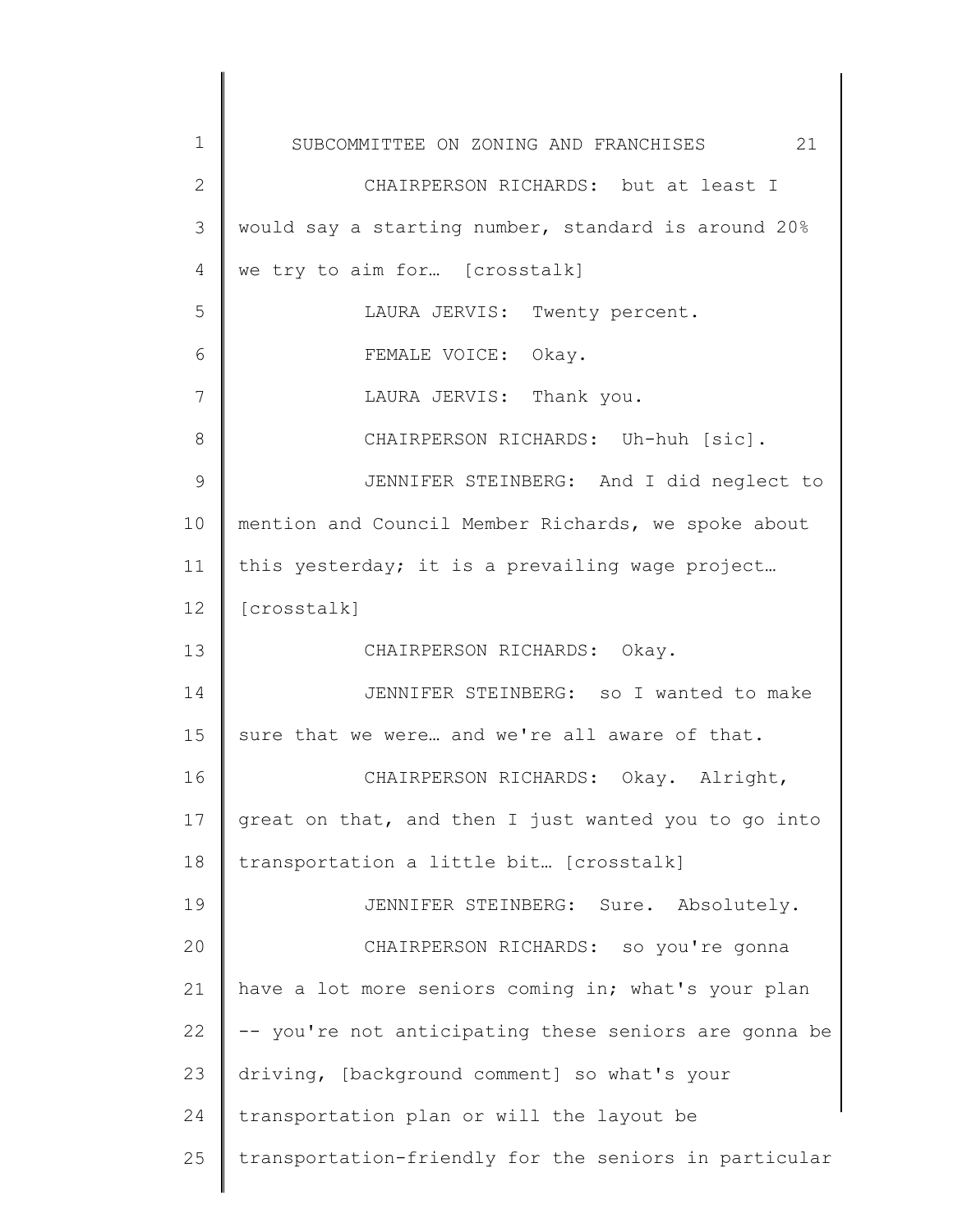| $\mathbf 1$ | 22<br>SUBCOMMITTEE ON ZONING AND FRANCHISES             |
|-------------|---------------------------------------------------------|
| 2           | coming out of the building, so if they're coming out    |
| 3           | their buildings, will they be able to get Access-A-     |
| 4           | Ride [interpose]                                        |
| 5           | JENNIFER STEINBERG: Absolutely.                         |
| 6           | CHAIRPERSON RICHARDS: at every exit?                    |
| 7           | JENNIFER STEINBERG: Those are great                     |
| 8           | questions and I'm glad you're here to prompt me.<br>The |
| 9           | building itself and the two new buildings are in an     |
| 10          | incredibly public transportation-friendly zone.         |
| 11          | There is a 6 subway stop directly adjacent to the       |
| 12          | west building, along 138th Street [interpose]           |
| 13          | CHAIRPERSON RICHARDS: Is it handicap                    |
| 14          | accessible?                                             |
| 15          | JENNIFER STEINBERG: It is not.                          |
| 16          | [interpose]                                             |
| 17          | CHAIRPERSON RICHARDS: I mean I know this                |
| 18          | is out of your [background comment] but okay.           |
| 19          | JENNIFER STEINBERG: I would love it if                  |
| 20          | we could just if we could fix it up, we would be        |
| 21          | happy to, but unfortunately we're not allowed it is     |
| 22          | not handicapped accessible [interpose]                  |
| 23          | CHAIRPERSON RICHARDS:<br>Okay.                          |
| 24          | JENNIFER STEINBERG: we do have six                      |
| 25          | separate bus lines within .1 miles of the site, a       |
|             |                                                         |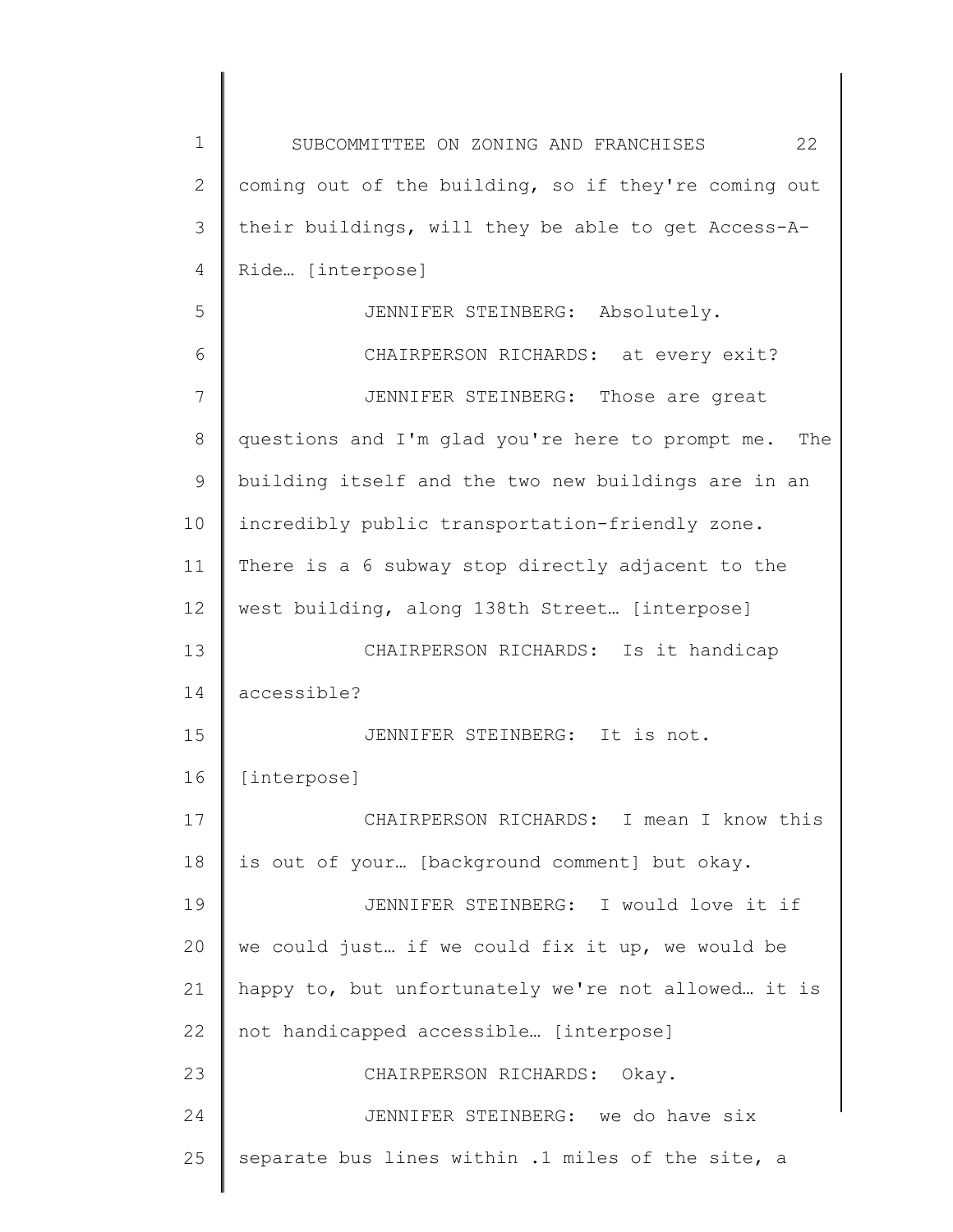| $\mathbf 1$    | 23<br>SUBCOMMITTEE ON ZONING AND FRANCHISES           |
|----------------|-------------------------------------------------------|
| $\overline{2}$ | number of which are directly on either 3rd Avenue or  |
| 3              | 138th Street that we know that the existing tenants   |
| 4              | use very frequently; they go both into Manhattan as   |
| 5              | well as further into the Bronx. So just to cover      |
| 6              | that existing public transportation there, we are in  |
| 7              | a very transit-friendly zone.                         |
| 8              | In terms of Access-A-Ride, as part of the             |
| 9              | renovations to the existing building that Amy took    |
| 10             | care of, we created a circular driveway that allows   |
| 11             | Access-A-Ride to come almost directly up to the main  |
| 12             | entrance of Borinquen Court, which is a really        |
| 13             | wonderful amenity for our tenants so they don't have  |
| 14             | to sit out in the rain.                               |
| 15             | I should have mentioned that each of the              |
| 16             | east and west buildings are gonna be physically       |
| 17             | connected by indoor walkways to Borinquen Court, so   |
| 18             | although they will have their entrances and Access-A- |
| 19             | Ride is welcome to pull up on the street at 138th     |
| 20             | Street or 3rd Avenue, where the west and east         |
| 21             | building entrances are, all tenants will be able to   |
| 22             | enter and access that main circular driveway to wait  |
| 23             | for Access-A-Ride from their apartments and be able   |
| 24             | to stay inside for that. So it will be very easy for  |
| 25             | them to access Access-A-Ride.                         |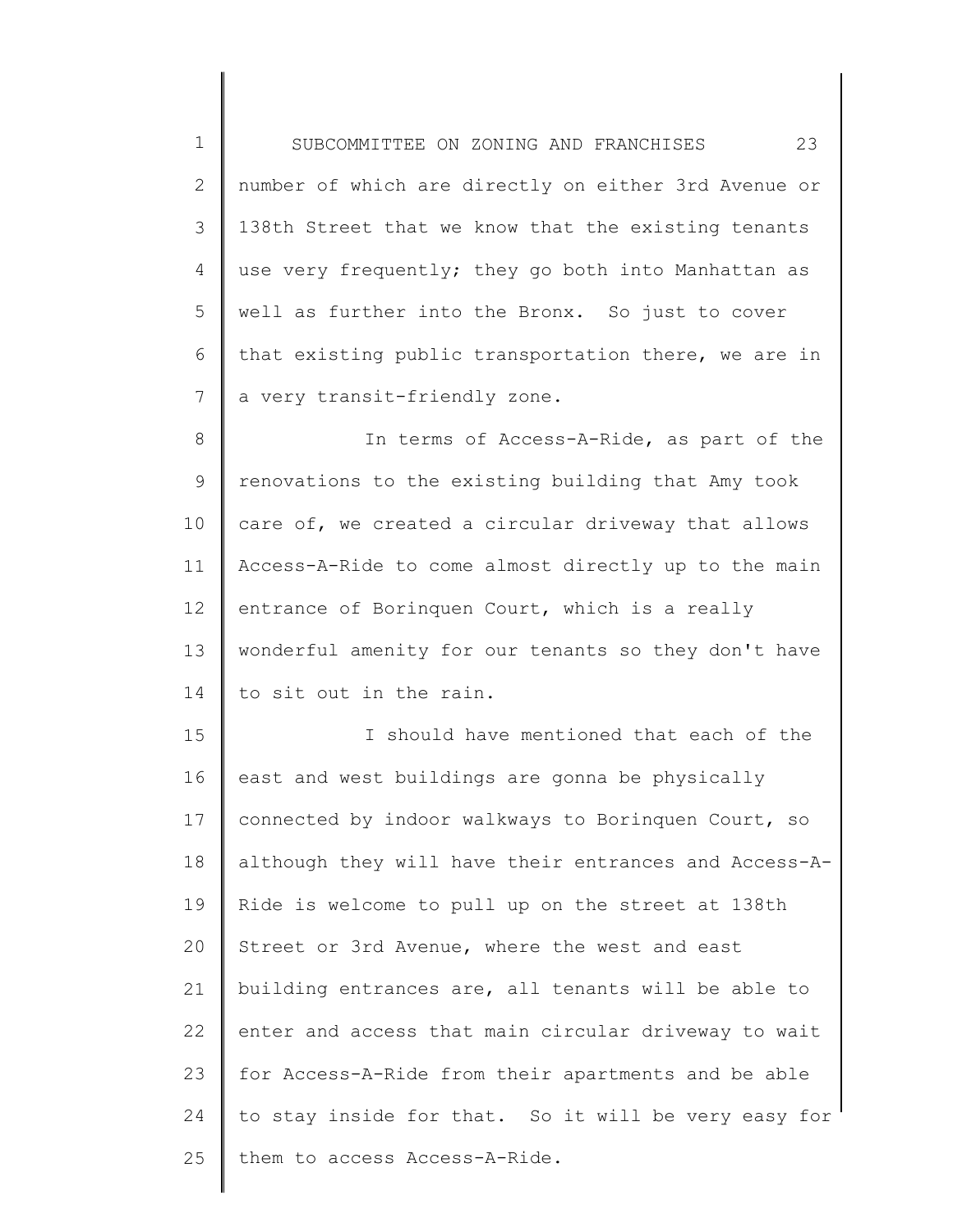| 1  | 24<br>SUBCOMMITTEE ON ZONING AND FRANCHISES            |
|----|--------------------------------------------------------|
| 2  | CHAIRPERSON RICHARDS: Okay. Well great,                |
| 3  | thank you; I appreciate [interpose]                    |
| 4  | JENNIFER STEINBERG: Thank you.                         |
| 5  | CHAIRPERSON RICHARDS: all of the follow-               |
| 6  | up from yesterday and we certainly will open this up   |
| 7  | for questions from any of my colleagues; I think       |
| 8  | Council Member Antonio Reynoso has a question.         |
| 9  | COUNCIL MEMBER REYNOSO: Hello; how are                 |
| 10 | you? [interpose]                                       |
| 11 | JENNIFER STEINBERG: Hi.                                |
| 12 | COUNCIL MEMBER REYNOSO: I just wanted to               |
| 13 | ask a couple of questions [interpose]                  |
| 14 | JENNIFER STEINBERG: Sure.                              |
| 15 | COUNCIL MEMBER REYNOSO: So it's 170,000                |
| 16 | square feet, the hard costs like \$68 million and      |
| 17 | we're looking at about \$407 a square foot in building |
| 18 | costs                                                  |
| 19 | JENNIFER STEINBERG: Or so.                             |
| 20 | COUNCIL MEMBER REYNOSO: That's pretty                  |
| 21 | high [interpose]                                       |
| 22 | JENNIFER STEINBERG: That is very high.                 |
| 23 | COUNCIL MEMBER REYNOSO: Is it the                      |
| 24 | prevailing wage that makes it so that you have to go   |
| 25 | up that high?                                          |
|    |                                                        |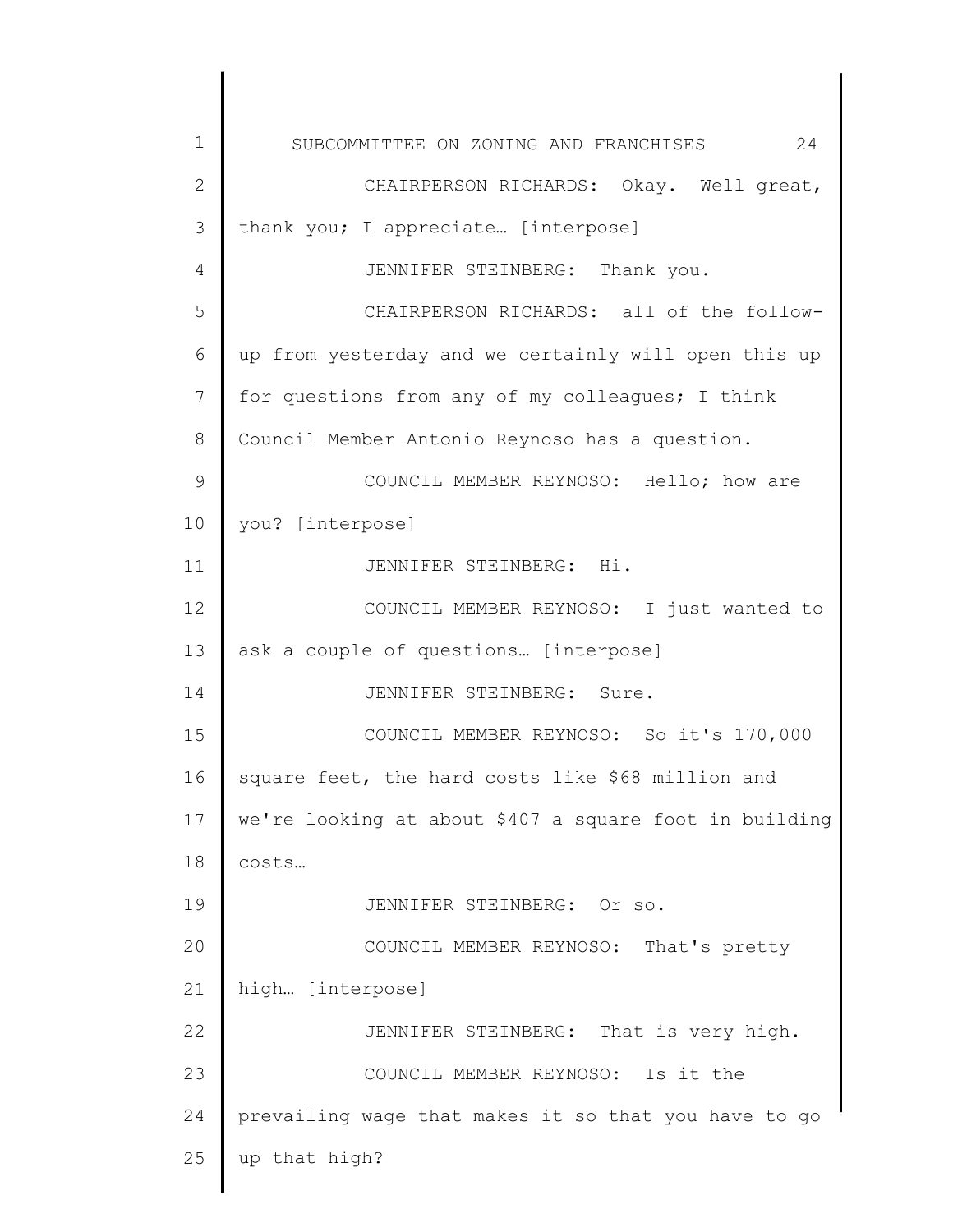1 2 3 4 5 6 7 8 9 10 11 12 13 14 15 16 17 18 19 20 21 22 23 24 SUBCOMMITTEE ON ZONING AND FRANCHISES 25 [background comments] JENNIFER STEINBERG: I could go into a lot of detail [laughter] about what makes it so high. The prevailing wage is absolutely the driving factor; you're a 100% correct, it is the driving factor in making sure that the costs are as high as they are. The site also has a number of specific challenges that we have to face that make it more expensive. The first is just the existing building; it's hard to build in that narrow area around an existing building; this is basically an in-fill site, so that's the first factor that makes it more expensive. The second factor is the wonderful transit that we were talking about; the 6 train runs along 138th Street… COUNCIL MEMBER REYNOSO: Uhm-hm. JENNIFER STEINBERG: which means the entire site is subject to MTA approval and regulations. They could put whatever premium they would like on our construction, so that is yet another factor that adds to our cost. The third factor is the site is a

brownfield; we remediated it as part of our Phase 1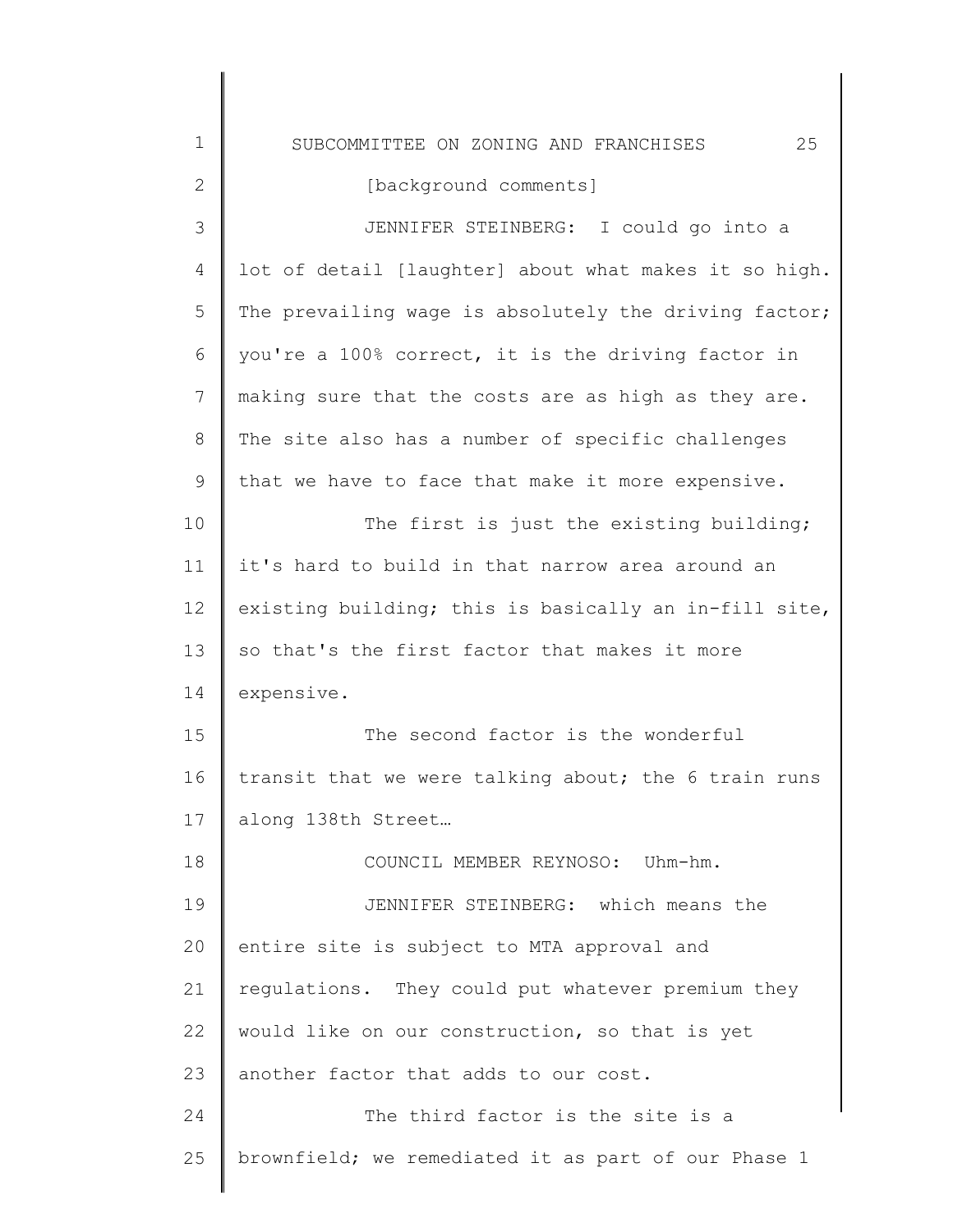1 2 3 4 5 6 7 8 9 10 11 12 13 14 15 16 17 SUBCOMMITTEE ON ZONING AND FRANCHISES 26 renovation of the existing building, so happily we do not have to do any official remediation, but all the work on the site has to be done in compliance with what's called the Site Management Plan, which adds a lot of cost in terms of consultants, a lot of documentation; it's a lot of work that the GC will put on us to separate all of the clean fill from the dirty fill, to monitor the air quality, to monitor the soil vapor; that sort of thing. Lastly, off the picture on Alexander Avenue is the Mott Haven Historic District, so that's -- although we are not part of the historic district, we have extensive vibration and settlement monitoring requirements for all of those buildings in addition to the MTA settlement vibration monitoring. So if you put all of those together, that adds up to a

18 pretty expensive site. [background comments]

19 20 21 22 23 24 25 We have been in consultation with HPD and scarily, it is not out of the range of what they're seeing for affordable housing these days; I'm sure you see in this committee the market is out of control, which is a wonderful thing for the City; it's a little harder for affordable housing, but they're very well aware of it and that's one of the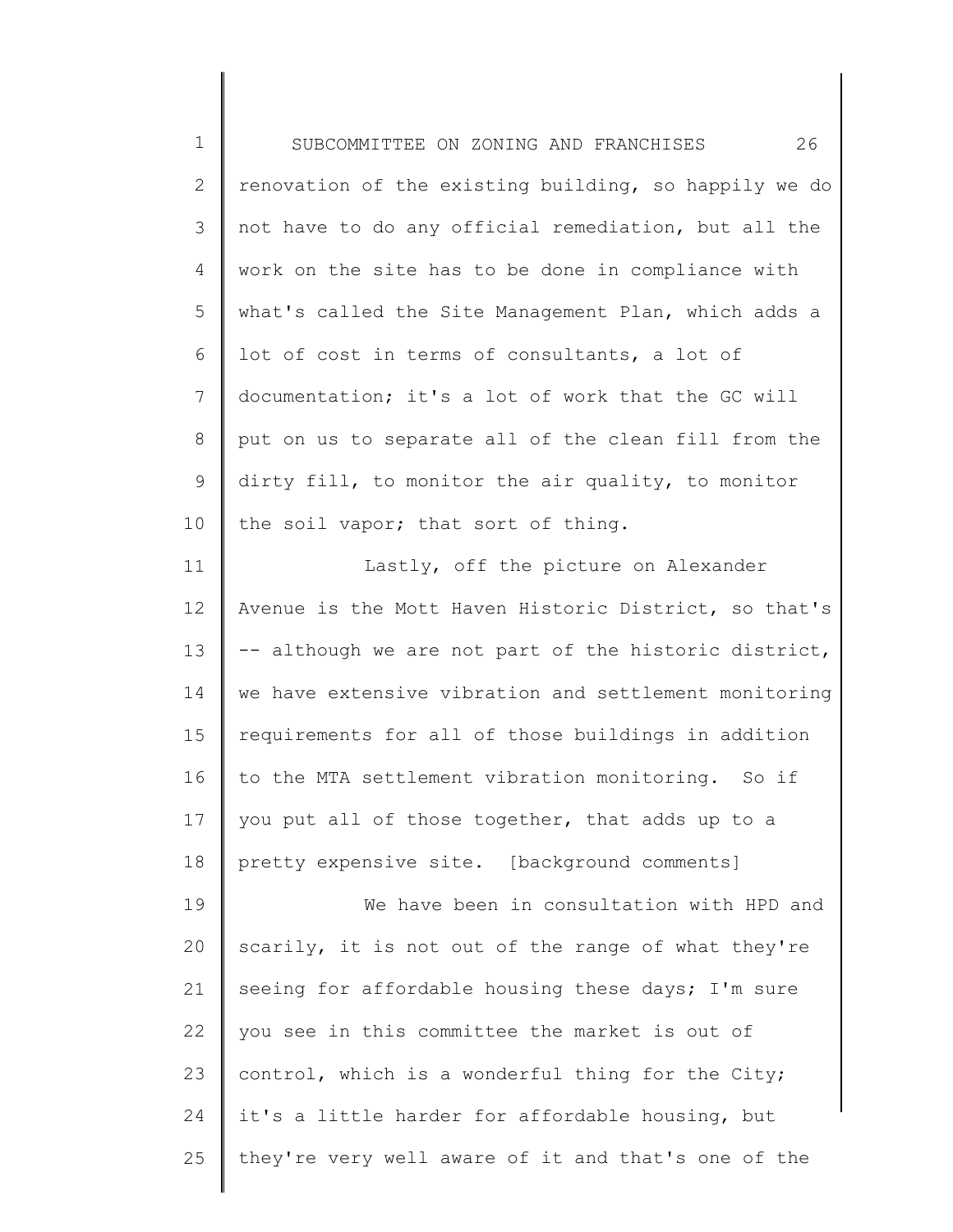1 2 3 4 5 SUBCOMMITTEE ON ZONING AND FRANCHISES 27 reasons that, as Laura mentioned, we're going out to an invited bid, so we'll have at least five bidders that will be bidding on the site and hopefully that will help drive the cost down slightly.

6 7 8 9 10 11 12 13 14 15 16 17 18 19 20 21 22 COUNCIL MEMBER REYNOSO: Hopefully. You know this being one of the first projects that we're seeing coming out of a NYCHA development and I think it's a great return on what we're getting, but if this is the type of money we're talking about to get these types of projects done, then it's gonna be very difficult. And in Williamsburg or Bushwick we're not seeing these types of costs, [background comments] hard costs, nowhere near this; I think we're looking at 225 to like 275 max… [interpose] JENNIFER STEINBERG: For prevailing wage? COUNCIL MEMBER REYNOSO: No, no prevailing wage. I get it, but then we are talking about maybe a 40% increase on the cost… [interpose] JENNIFER STEINBERG: Exactly. COUNCIL MEMBER REYNOSO: and I just wanna say; I don't necessarily think you know that 40%

23 24 25 increase is solely, you know, the ownership of like a prevailing wage and just want to… And it's just… I know you don't have the numbers and details here and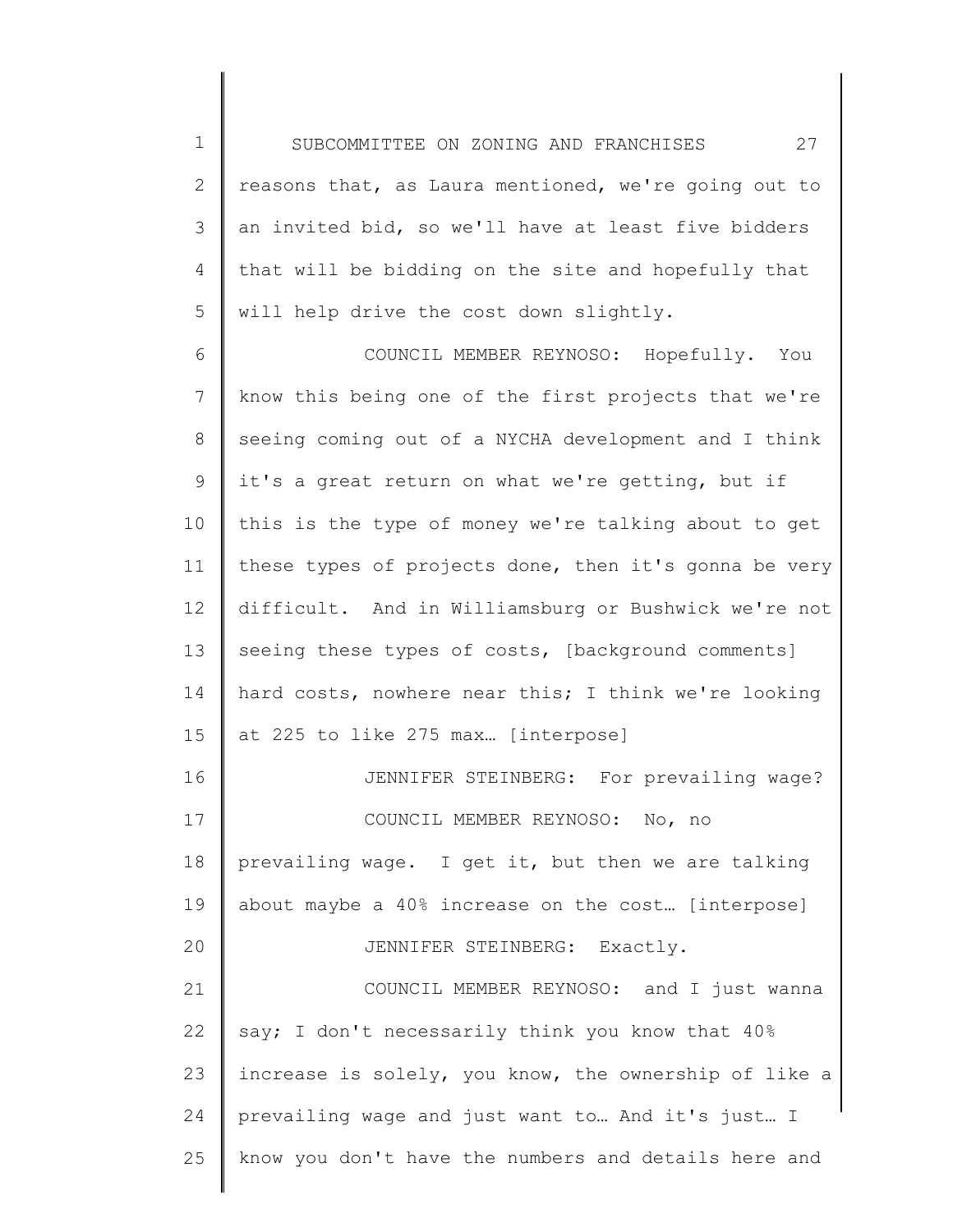| 1  | 28<br>SUBCOMMITTEE ON ZONING AND FRANCHISES          |
|----|------------------------------------------------------|
| 2  | I didn't expect you to have them there; just it is   |
| 3  | very expensive and I'm supporting the project, of    |
| 4  | course; I think it's great, it's just we've really   |
| 5  | gotta start talking about how we could make things   |
| 6  | more affordable so that we can get more done; not    |
| 7  | less. But thank you for your time; I appreciate it   |
| 8  | [crosstalk]                                          |
| 9  | JENNIFER STEINBERG: Thank you; we'd be               |
| 10 | we'd happy to part of [crosstalk]                    |
| 11 | COUNCIL MEMBER REYNOSO: I                            |
| 12 | JENNIFER STEINBERG: be part of any of                |
| 13 | that conversation. Yeah.                             |
| 14 | COUNCIL MEMBER REYNOSO: I believe you.               |
| 15 | I believe you. Thank you, guys.                      |
| 16 | JENNIFER STEINBERG: Thank you.                       |
| 17 | CHAIRPERSON RICHARDS: Thank you so much.             |
| 18 | Being there are no other questions [background       |
| 19 | comment] -- Oh okay. Oh, Council Member [background  |
| 20 | comments] Council Member Torres; we'll go to Council |
| 21 | Member Torres; then Council Member Greenfield.       |
| 22 | COUNCIL MEMBER TORRES: In your building              |
| 23 | prevail you're required to comply with Davis-Bacon   |
| 24 | [interpose]                                          |
| 25 | JENNIFER STEINBERG: We are, but                      |
|    |                                                      |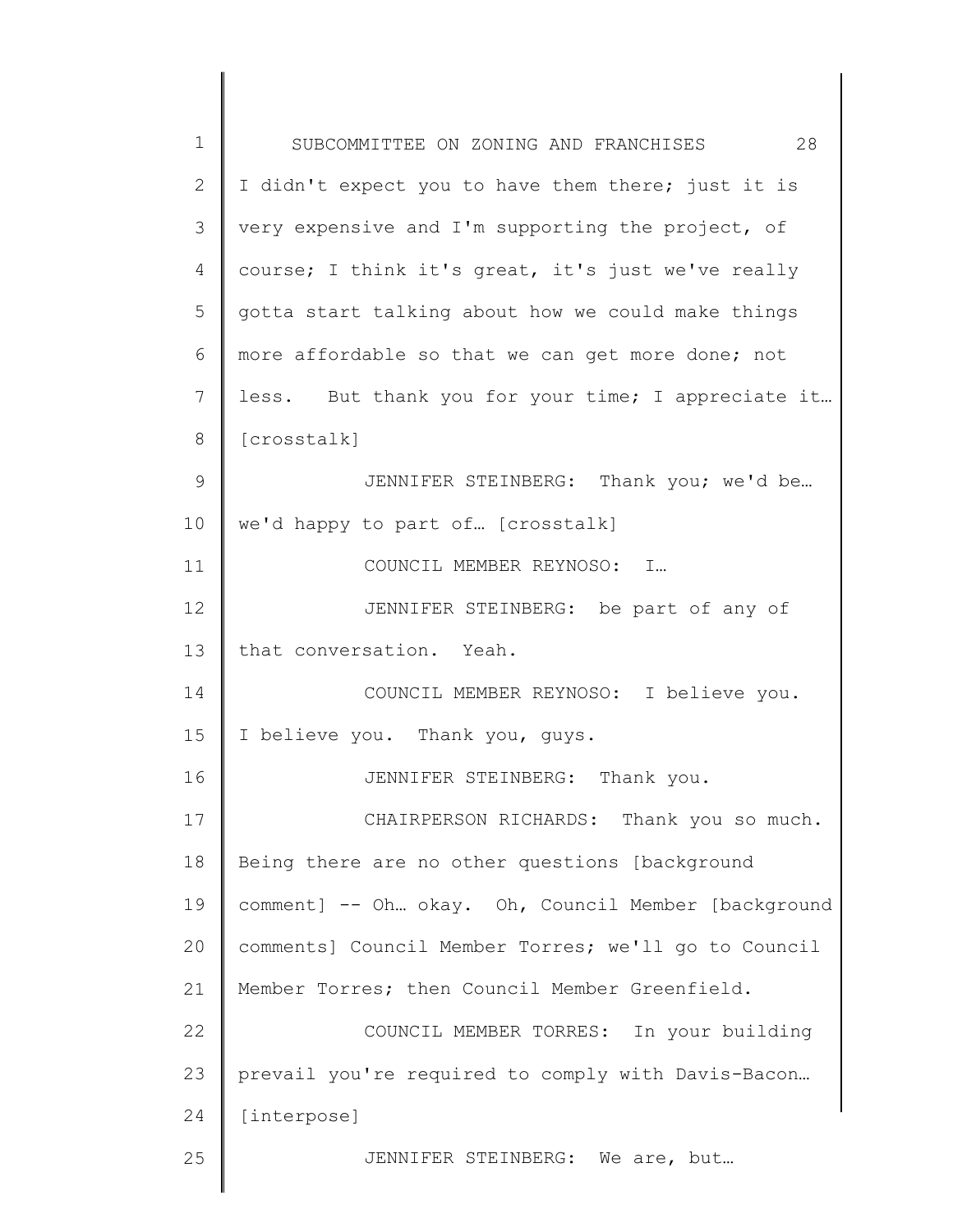| $\mathbf 1$    | 29<br>SUBCOMMITTEE ON ZONING AND FRANCHISES           |
|----------------|-------------------------------------------------------|
| $\mathbf{2}$   | COUNCIL MEMBER TORRES: because you're                 |
| 3              | receiving federal funding [crosstalk]                 |
| $\overline{4}$ | JENNIFER STEINBERG: It's the NYCHA                    |
| 5              | Section 8 vouchers [interpose]                        |
| 6              | COUNCIL MEMBER TORRES: Ah.                            |
| 7              | JENNIFER STEINBERG: require us to build               |
| 8              | prevailing wage.                                      |
| $\mathcal{G}$  | COUNCIL MEMBER TORRES: So whenever you                |
| 10             | accept the vouchers and I notice there are 178        |
| 11             | units, but you only have contracts for 171 of them?   |
| 12             | JENNIFER STEINBERG: Correct. So we only               |
| 13             | have 171 vouchers and we have to give credit for      |
| 14             | NYCHA; we actually originally only had 139 vouchers   |
| 15             | and they actually increased us to 171, so we're very  |
| 16             | thankful that we cover the majority, almost 95% of    |
| 17             | the units with that. The remaining units will be 60%  |
| 18             | of AMI                                                |
| 19             | COUNCIL MEMBER TORRES:<br>Okay.                       |
| 20             | JENNIFER STEINBERG: so they will still                |
| 21             | be affordable and unfortunately, you know we don't    |
| 22             | have [background comments] the full full coverage for |
| 23             | the Section 8, but we will still be building those    |
| 24             | affordable as well.                                   |
| 25             |                                                       |
|                |                                                       |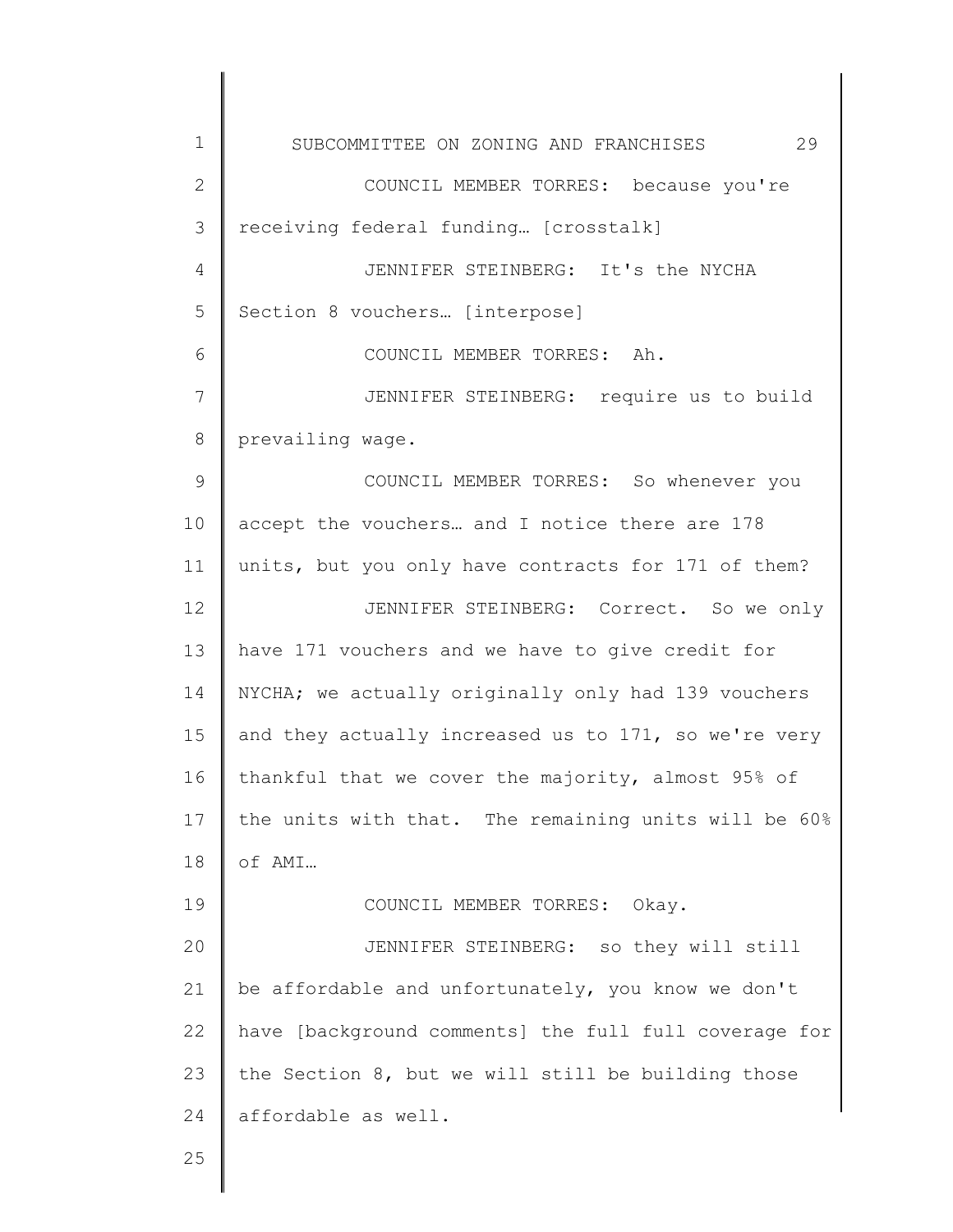1 2 3 4 5 6 7 8 9 10 11 12 13 14 15 16 17 18 19 20 21 22 23 SUBCOMMITTEE ON ZONING AND FRANCHISES 30 COUNCIL MEMBER TORRES: And I noticed that one of the sources of funding, which is… just so… if you can elaborate, the Medicaid Redesign. JENNIFER STEINBERG: Oh yes, that's… [crosstalk] COUNCIL MEMBER TORRES: So Medicaid dollars for affordable housing; if you can just… JENNIFER STEINBERG: Medicaid Redesign Team is actually housing capital dollars from the state Homes and Community Renewal; it is capital dollars that come as an arrangement that, thankfully, has nothing to do with us; basically it's capital dollars that came about because they believe that by housing high Medicaid users they will be reducing their operating costs on the Medicaid side… COUNCIL MEMBER TORRES: Right. JENNIFER STEINBERG: so the Medicaid Redesign Team looks to us as if we are just receiving capital for housing high Medicaid users and I think there's a lot of interworking between the state and the federal government to get that funding available. COUNCIL MEMBER TORRES: And so that's

24 25 what explains the preference for high Medicaid users… [crosstalk]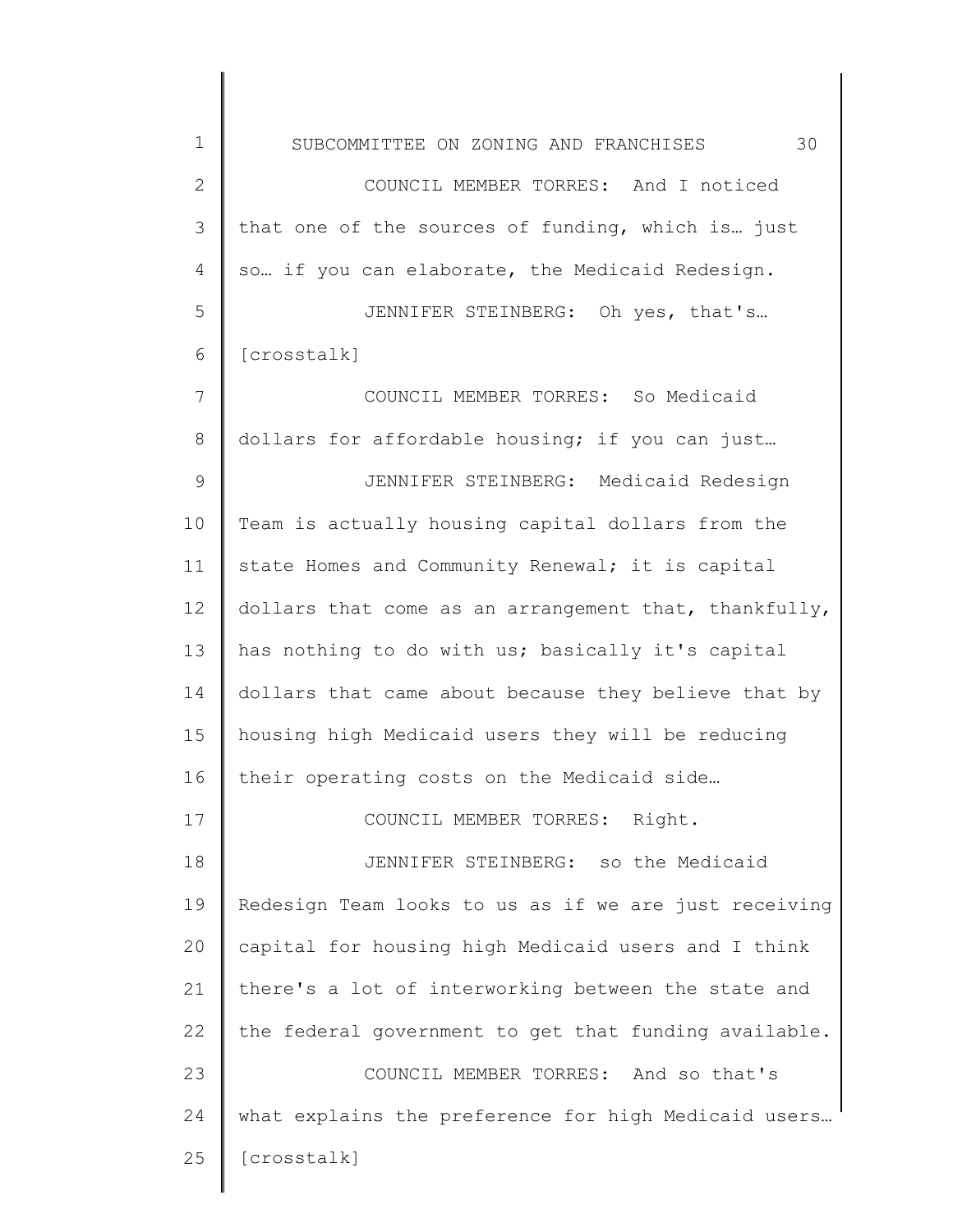1 2 3 4 5 6 7 8 9 10 11 12 13 14 15 16 17 18 19 20 21 22 23 24 25 SUBCOMMITTEE ON ZONING AND FRANCHISES 31 JENNIFER STEINBERG: Correct. COUNCIL MEMBER TORRES: Okay. JENNIFER STEINBERG: Exactly. Exactly. COUNCIL MEMBER TORRES: Okay; that's the extent of my questioning. Thank you. JENNIFER STEINBERG: Thank you. CHAIRPERSON RICHARDS: Council Member Greenfield. COUNCIL MEMBER GREENFIELD: Thank you very much. Thank you, Mr. Chairman. Thank you all; this certainly seems like a great project and obviously we're all very excited. I did just want to touch on some of Council Member Reynoso's points about the financing. Can you sort of just give us a little more background on how this financing is coming together for the \$100 million project…? [interpose] JENNIFER STEINBERG: Sure. Sure. The majority of the financing, as you could see on your sheet, is coming from the bond financing and the lowincome housing tax credit. So the bond financing through the State HFA gives us access to the as-ofright 4% low-income housing tax credits. We are also receiving direct subsidy from HPD, as well as the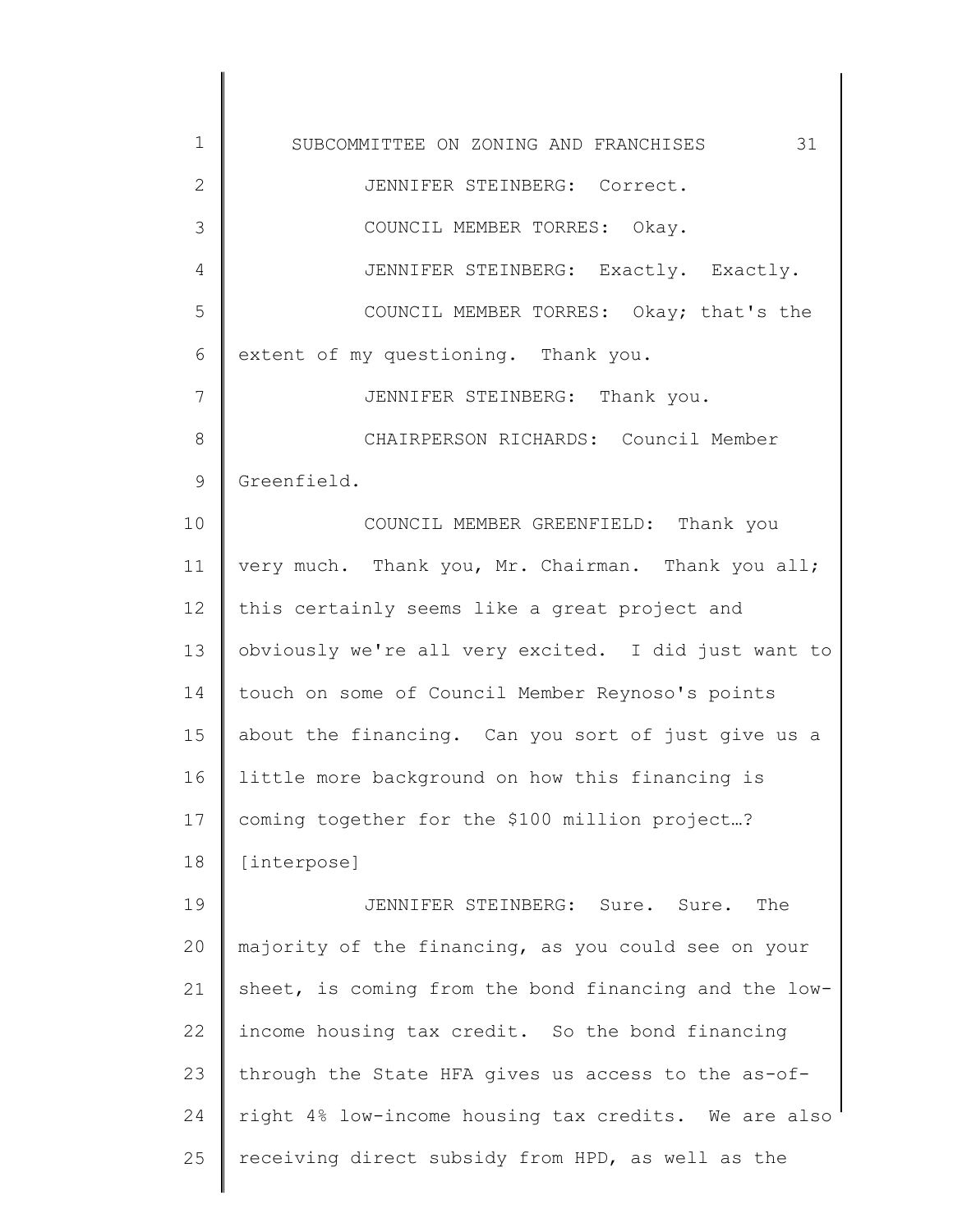| $\mathbf 1$  | 32<br>SUBCOMMITTEE ON ZONING AND FRANCHISES           |
|--------------|-------------------------------------------------------|
| $\mathbf{2}$ | Medicaid Redesign Team that we touched upon; we will  |
| 3            | be contributing our own deferred developer fee to the |
| 4            | project and the brownfields that we discussed         |
| 5            | previously, they do come with a wonderful benefit     |
| 6            | that there is a brownfield cleanup program tax        |
| 7            | credit, so for the work that we're doing -- the dirt  |
| 8            | on the site, the caps on the site; the consultants on |
| 9            | the site -- we do receive a tax credit that will      |
| 10           | amount to about \$5 million. And we have been also    |
| 11           | very, very lucky and feel very -- they're receiving a |
| 12           | very generous subsidy from Council Member Mark-       |
| 13           | Viverito, as well as the Borough President.           |
| 14           | COUNCIL MEMBER GREENFIELD: Okay. Thank                |
| 15           | you.                                                  |
| 16           | JENNIFER STEINBERG: Thank you.                        |
| 17           | CHAIRPERSON RICHARDS: Alrighty. Well                  |
| 18           | congratulations on a great project [interpose]        |
| 19           | JENNIFER STEINBERG: Thank you.                        |
| 20           | CHAIRPERSON RICHARDS: and I'm sure our                |
| 21           | seniors will certainly love it. Anyone else here to   |
| 22           | testify on this particular issue? Alrighty. Seeing    |
| 23           | none, I'm closing the public hearing on these         |
| 24           | particular items. Thank you.                          |
| 25           | JENNIFER STEINBERG: Thank you.                        |
|              |                                                       |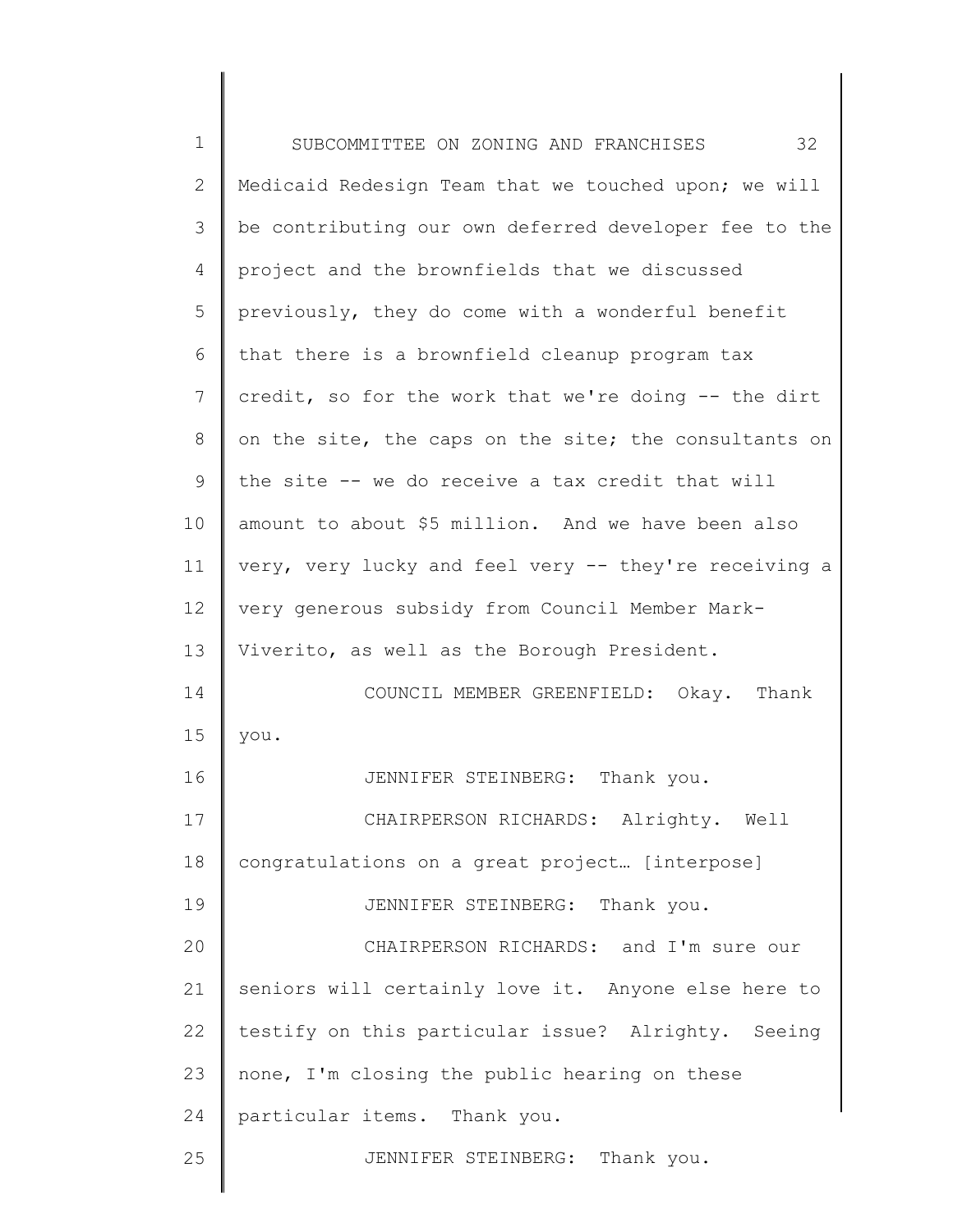| SUBCOMMITTEE ON ZONING AND FRANCHISES | 33 |
|---------------------------------------|----|
| FEMALE VOICE: Thank you.              |    |
| [pause]                               |    |
| CHAIRPERSON RICHARDS: Alrighty. Next  |    |

1

2

3

4 5 6 7 8 9 10 11 12 13 14 15 16 17 18 19 20 21 22 23 24 25 we're going to [background comments] applicant West Village Residences, LLC and NYC DPR and the application representative is Melanie Meyers and this is in Council Member Johnson's district; this particular application would allow for the creation of park land and subsequent conveyance of open space to the City and Greenwich Village neighborhood of Community Board 2 and the actions needed are obviously to amend the zoning resolution to allow open space being developed within the West Village Residences, large-scale general development to be mapped as a park and conveyed to the City of New York and also to amend the City map involving the establishment of a park bounded by 7th Avenue, Greenwich Avenue and West 12th Street and modification of block dimensions and legal grades, including authorization for any acquisition or disposition of real property. And with that being said, we've been joined by J. J. Gilbert from Rudin Management; Rick Parisi from WVR, LLC; Melanie Meyers from WVR, LLC, and Colleen Ulgeson [sp?] of the New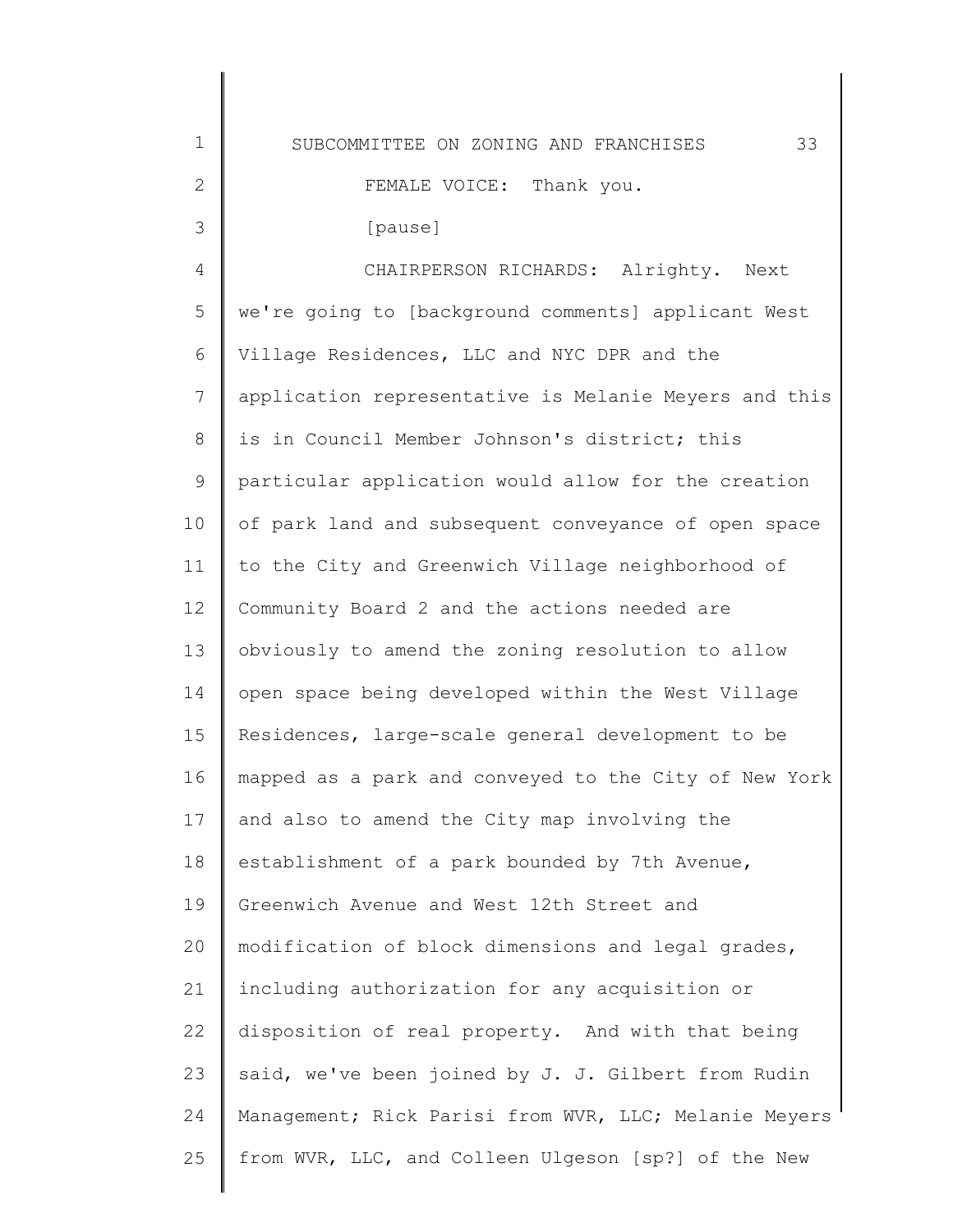1 2 3 SUBCOMMITTEE ON ZONING AND FRANCHISES 34 York City Department of Parks. Welcome and you may begin.

4 5 6 7 8 9 10 11 MELANIE MEYERS: Hi. Thank you very much. My name's Melanie Meyers and I'm representing WVR, LLC, but I'm with Fried, Frank, Harris, Shriver and Jacobson. And Rick Parisi is here and Rick is the architect from M. Paul Friedberg Architects who designed the park that we're going to be showing you, and Colleen is Colleen and J.J. is with the developer.

12 13 14 15 16 17 There are two actions before you, which if approved will allow for open space constructed at the intersection of 7th Avenue and West 12th Street in Manhattan in Council Member Johnson's district to be formally mapped as a city park and transferred to the City. Next slide.

18 19 20 21 22 23 24 25 The actions themselves are an outgrowth of approvals that were received from this Council in 2012 regarding the redevelopment of the St. Vincent's campus in Lower Manhattan. That project included the redevelopment of the hospital on the east side of 7th Avenue and included the creation of privately-owned but publicly accessible open space on the west side. Next slide.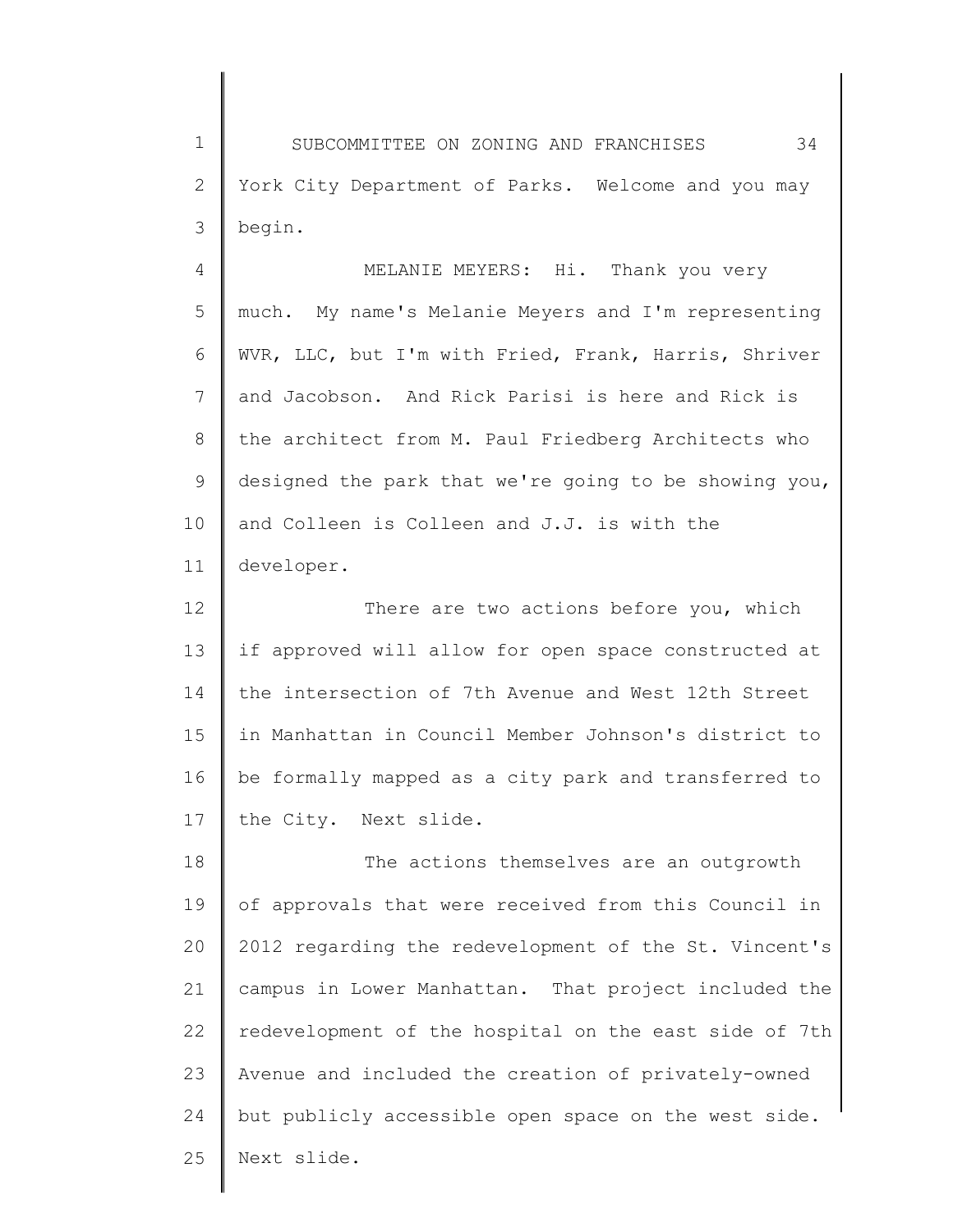1 2 3 4 5 6 7 8 9 10 11 12 13 14 15 16 17 18 19 20 21 22 23 SUBCOMMITTEE ON ZONING AND FRANCHISES 35 The open space was designed by Rick and his colleagues with a great amount of participation with the community board and created what I think everybody wanted, which was a park that was reflective of the character of many of the smaller Greenwich Village and West Village parks and the next couple of slides sort of show what the character is like. And the next. And so at that point in 2012 the developer really made two additional commitments. The first commitment was to work with the New York City AIDS Memorial Foundation to allow for the Foundation to incorporate a memorial commemorating the HIV/AIDS epidemic and to include that within the design of the park. And we are very pleased to report that that goal was accomplished with the strong support of Council Member Johnson and we appreciate those efforts and we appreciate the collaboration of the AIDS Memorial Foundation in getting that done. I think the next image shows what that particular memorial will be. The second commitment that was made at

24 that time was to formally map the open space as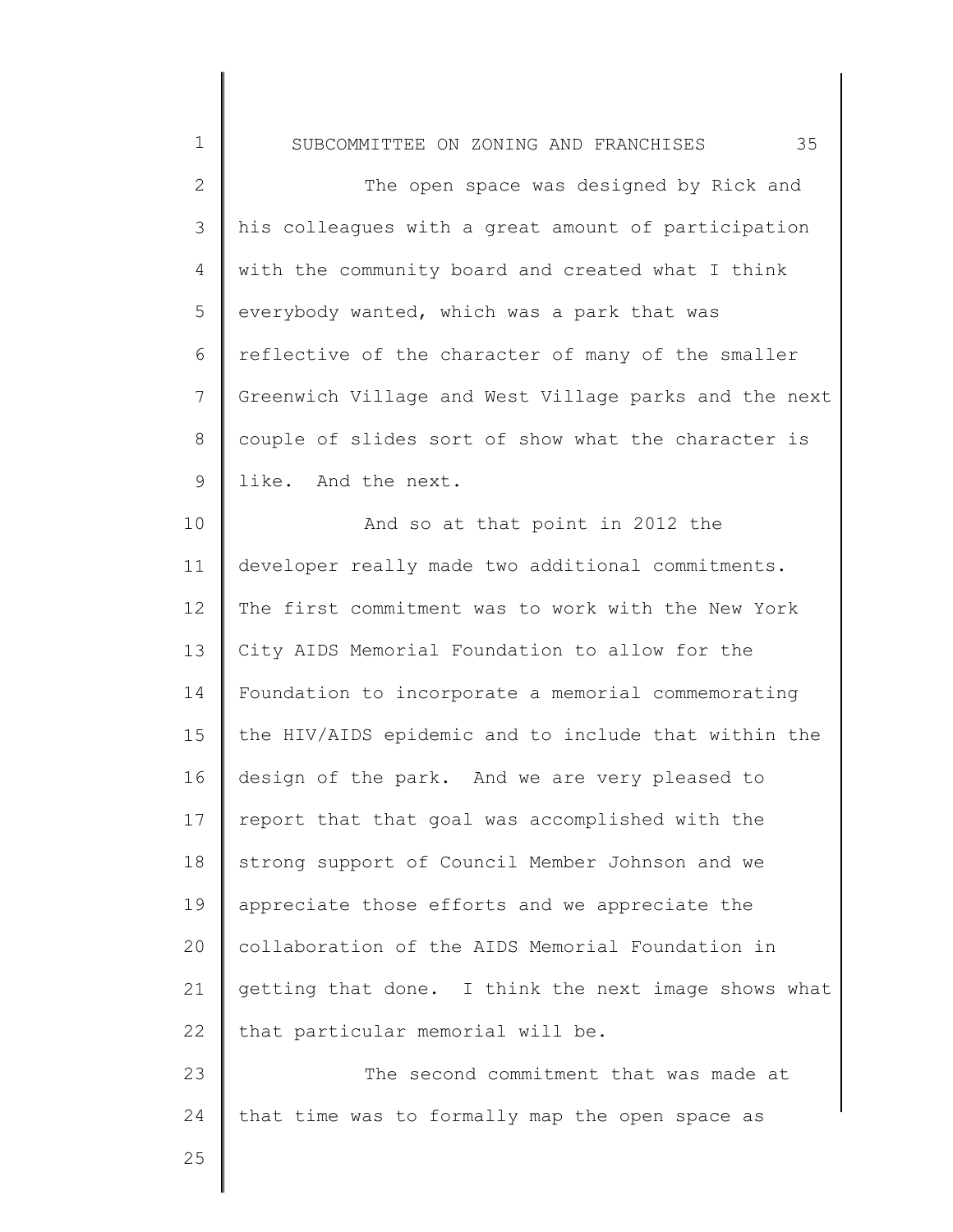1 2 3 4 5 6 7 8 9 10 11 12 13 14 15 16 17 18 19 20 21 22 23 24 25 SUBCOMMITTEE ON ZONING AND FRANCHISES 36 parkland and transfer the property to the City and that is why we're before you today. So there are two actions; the first is the actual mapping of the park and the entire property between 12th Street, 7th Avenue and Greenwich will become part of the park. And the second action is the zoning text amendment under Section 7474 of the Zoning Resolution, and what will allow is for space that had been approved at a technical level as open space that's privately owned to actually become a park and become part of the City's property. And second, to allow for the City to make decisions about the park without getting the approval of the developer across the street. Just two additional things. One, we are very pleased with the progress of the park and we're just about to open it, so we have a couple of images of where the park is today. So this is sort of looking from last week, Rick? RICK PARISI: Yes. MELANIE MEYERS: And the next slide shows what the park looks like at this point, so the main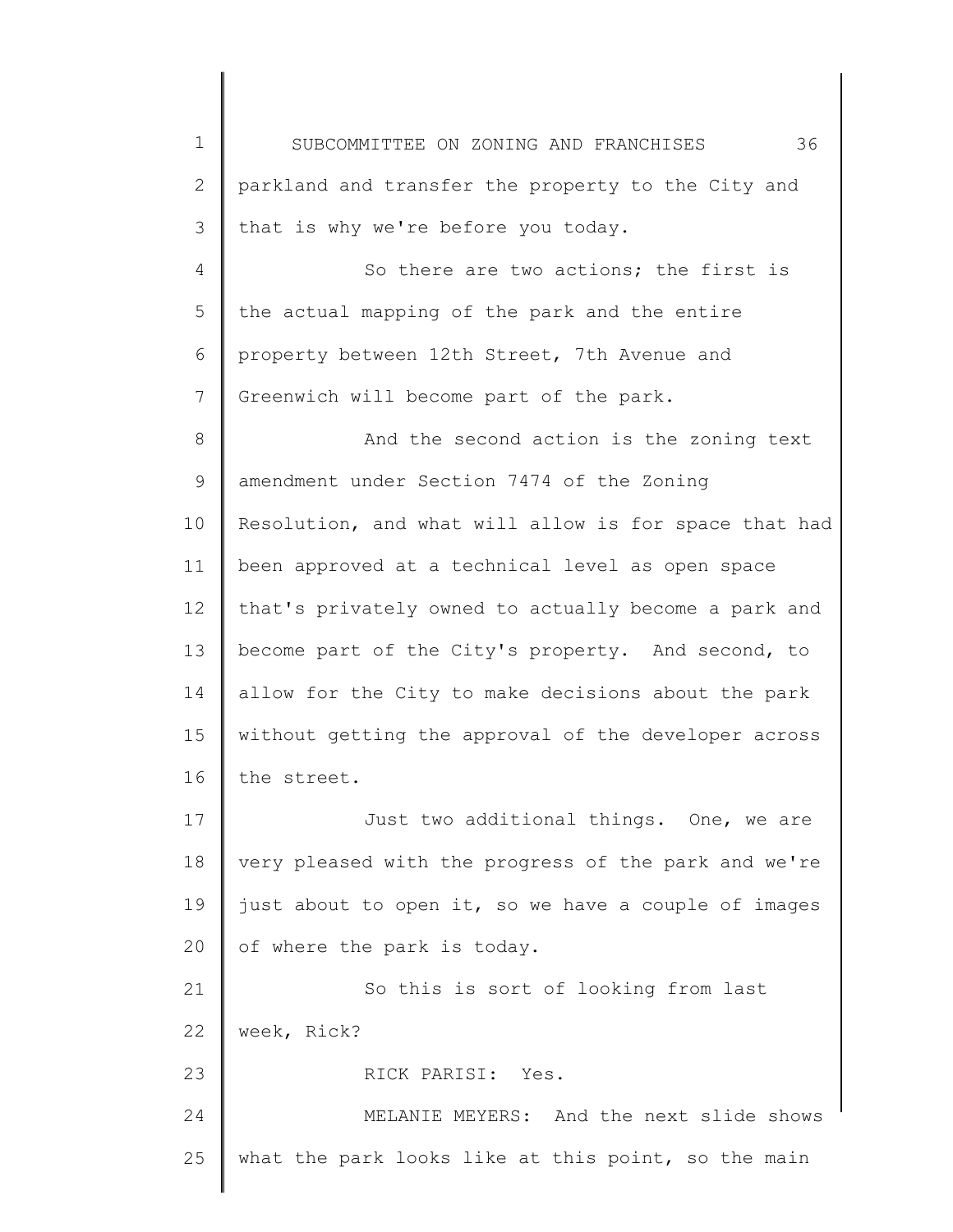1 2 3 4 5 SUBCOMMITTEE ON ZONING AND FRANCHISES 37 part of the park is ready to be opened and we hope that will happen this week. The AIDS memorial you can see at the far corner of that image and we expect that to be completed at the beginning of next year.

6 7 8 9 10 11 12 13 And the one other thing I wanted to mention is that while the property will be transferred to the City and will become part of the Parks' portfolio, the maintenance of the park will remain with the development across the street and so the costs of maintaining will continue to be with them and will be working with the Parks Department pursuant to a maintenance and operation agreement.

14 15 So thank you very much and we're happy to answer any questions.

16 17 18 19 20 21 22 CHAIRPERSON RICHARDS: Well thank you so much for the wonderful project and I think more green space in New York City is always welcomed. And with that being said, I also wanted to say congratulations, Council Member Johnson on such an outstanding project and we'll go to Council Member Johnson.

23 24 25 COUNCIL MEMBER JOHNSON: Good morning. Thank you, Mr. Chair for holding this hearing today. Thank you Melanie and the team for being here. You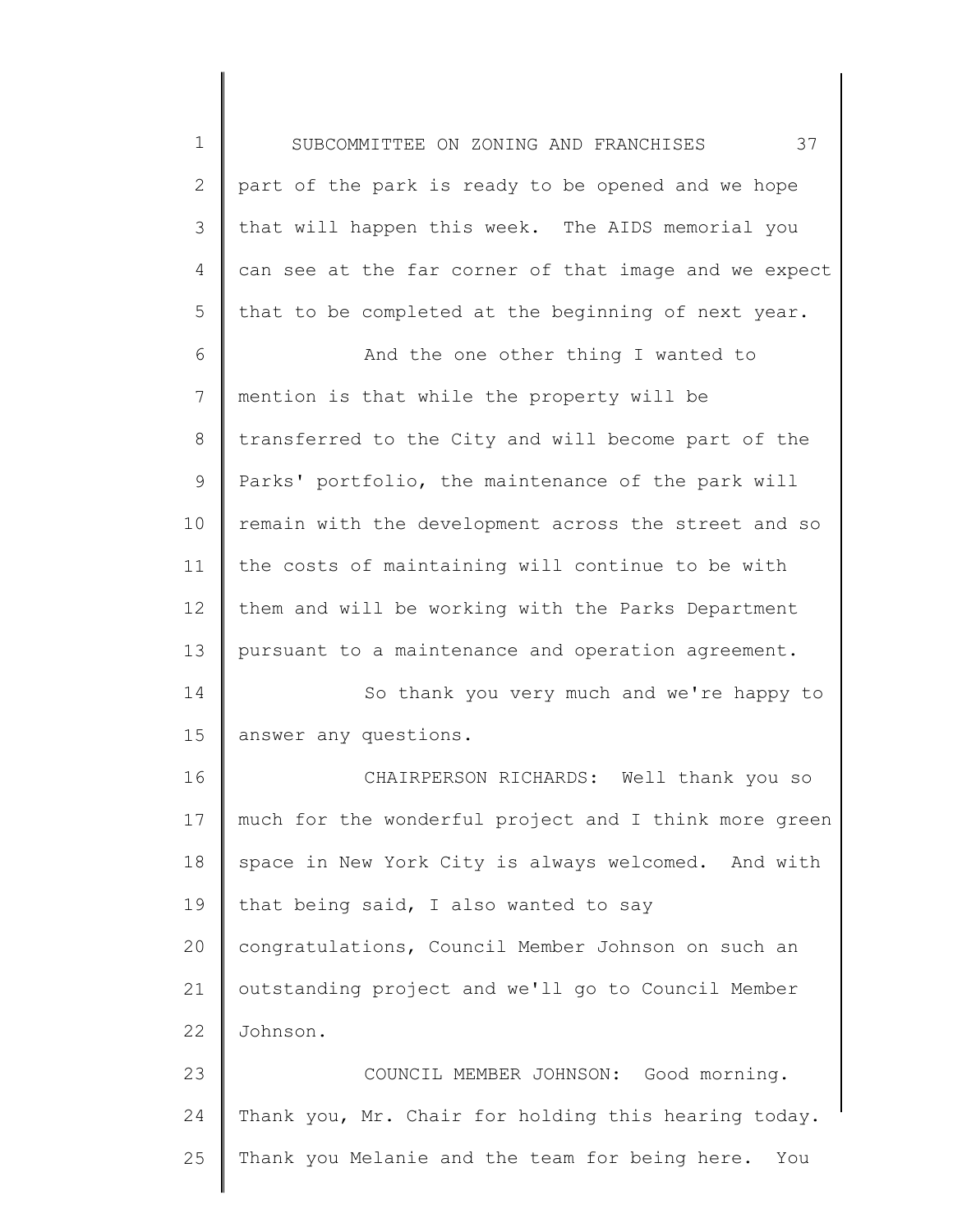1 2 3 4 5 6 7 8 9 10 11 12 13 14 15 16 17 18 19 20 21 22 23 SUBCOMMITTEE ON ZONING AND FRANCHISES 38 laid it out, but this park is at the corner of 7th Avenue and West 12th Street; I live at 7th Avenue and West 15th Street, so I walk by this block every day and have for the last 13 years as I've lived on that block and previously that particular space was very depressing, dilapidated; I would say even a blight in many ways on the neighborhood. I guess it was a site that was used for storage for St. Vincent's Hospital for oxygen tanks and other storage facilities and over the past many months Rudin Management I think has done an incredible job in working with its architect in doing demolition on the site and then fully rebuilding the site to be a beautiful park. The park is in the same vein as Jackson Square, which is just a couple of blocks away, and also Abington Square, which is just a couple of blocks away, a beautiful triangle park in the heart of the West Village. Outside of the unfinished Hudson River Park and the High Line, Community Board 2 ranks 58th out of 59th in public open space in New York City. So the handful of other public open spaces that are located further west in Greenwich Village, such as

Seravalli Playground and Jackson Square Park, as I

24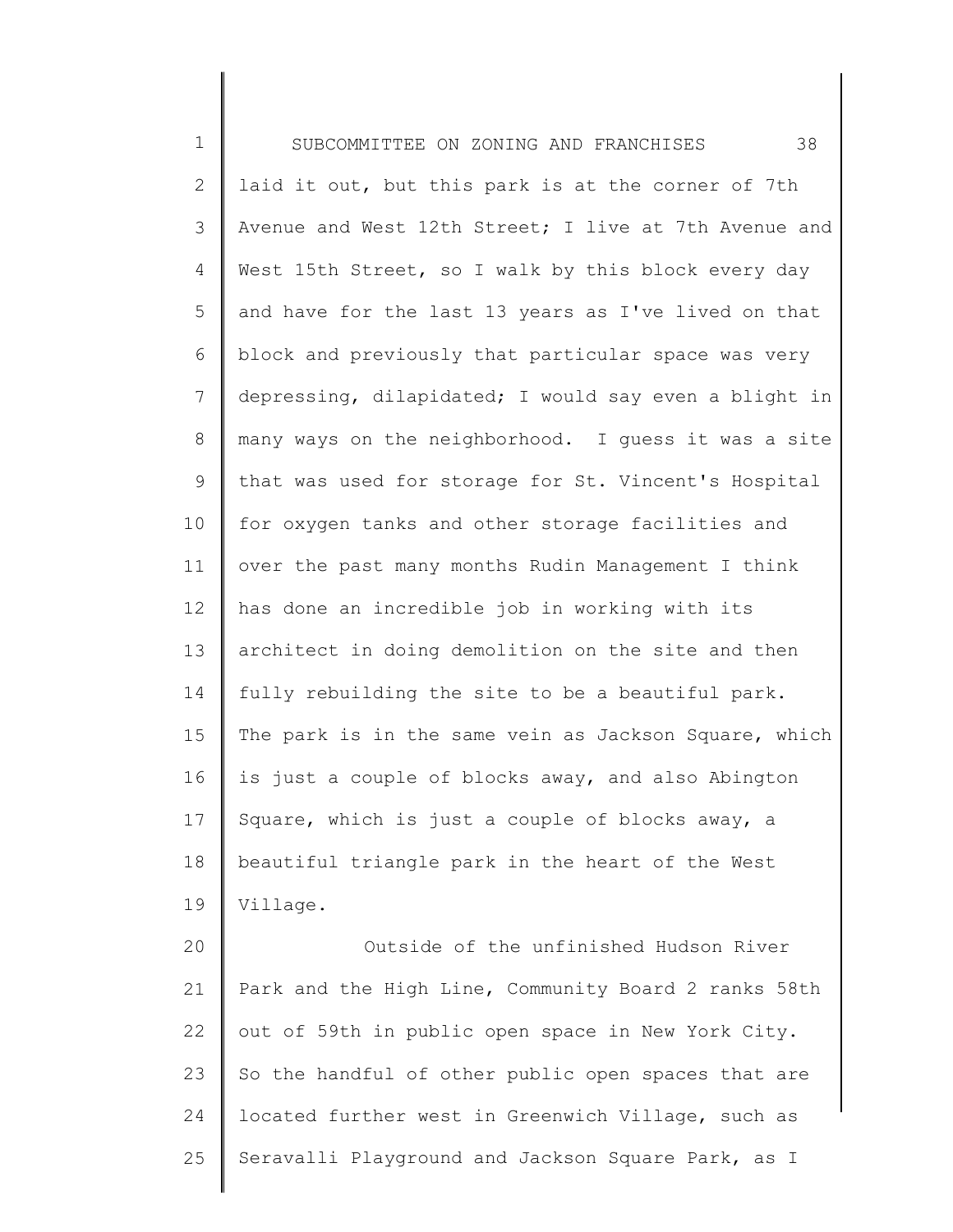1 2 3 4 5 6 7 8 9 10 SUBCOMMITTEE ON ZONING AND FRANCHISES 39 mentioned, are each less than one small square block. This park -- it looks like it's ready to be opened, which is great; I've walked by it, I walked by it yesterday, and it's quite beautiful; it's going to feature water fountains, trees, a grassy lawn, flowerbeds and provide a place of solace for neighborhood residents and workers; it will also feature interactive water jets so children can play in those.

11 12 13 14 15 16 17 18 19 20 21 22 23 24 Perhaps most importantly for me, this park will feature an AIDS memorial at its western edge and angle. A memorial to those we've lost to HIV and AIDS at this site is most poignant and appropriate, as the former St. Vincent's Hospital, a tragic loss there for 161 years across the street, played an important role in treating victims of this epidemic. St. Vincent's Hospital housed the first and largest AIDS ward on the East Coast in the United States, treating victims when they were shunned elsewhere. It has been referred to as Ground Zero of the AIDS crisis and thousands, if not tens of thousands of people died at St. Vincent's of AIDS or treated there.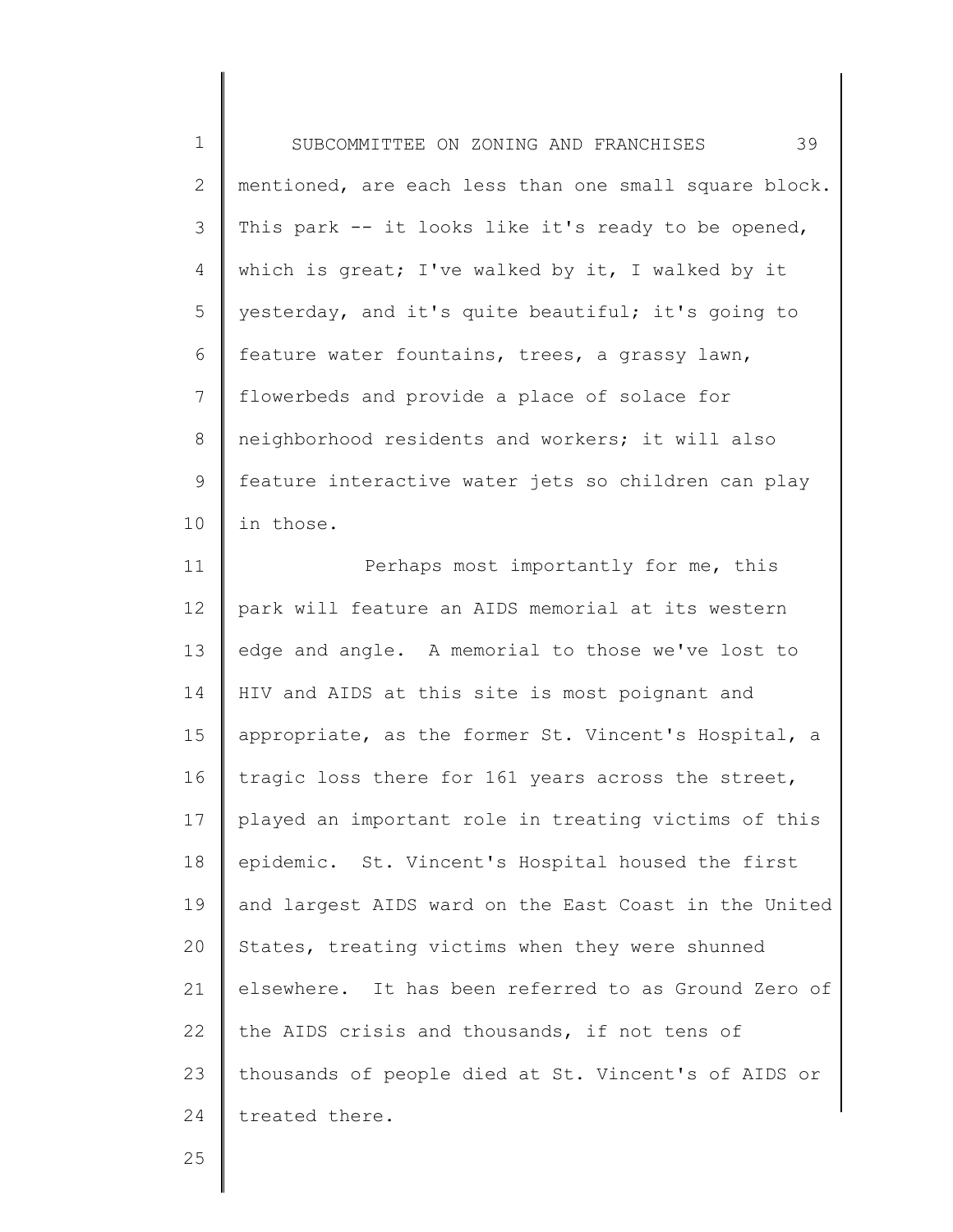1 2 3 4 5 6 7 8 9 10 11 12 13 14 15 16 17 18 SUBCOMMITTEE ON ZONING AND FRANCHISES 40 The site is also a block away from the City's LGBT Center, which I look at as sort of the birthplace of HIV and AIDS activism in New York City; it's where ACT UP was founded; it's a place where GMHC held its early meetings, Gay Men's Health Crisis and it's where our community planned its response to the devastation of this epidemic. At this new memorial, New Yorkers and people from around the world will have a place to pause and remember all of those who were so tragically taken from us; I think the gay community literally lost an entire generation of gay men who are no longer with us because of this epidemic. And it will be a place of learning for future generations, god willing, and hopefully a world without AIDS. So I wanna thank every one who made this

19 20 21 22 23 24 25 park and this memorial possible, including Rudin Management, Community Board 2, my colleagues, other elected officials, the AIDS Center, Brad Hoylman, Assemblywoman Deborah Glick, former Speaker of the Council, Christine Quinn, my predecessor, and I also particularly wanna thank the AIDS Memorial Park Board of Directors and founders, Christopher Tepper, who's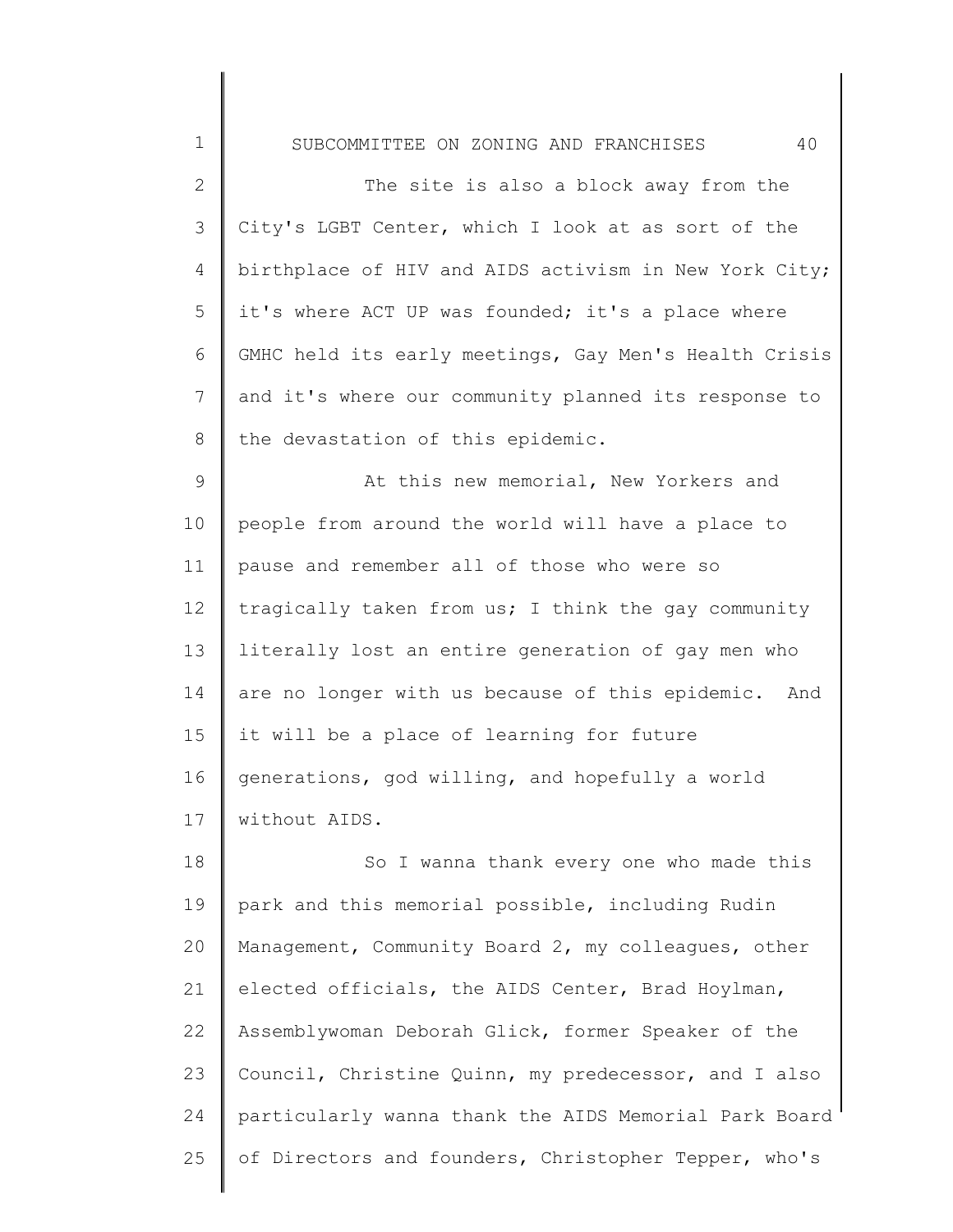1 2 3 4 5 6 7 8 9 10 11 12 13 14 15 16 17 18 19 20 21 22 23 24 25 SUBCOMMITTEE ON ZONING AND FRANCHISES 41 here today, and Paul Kelterborn -- is Paul here? No -- and Paul Kelterborn. And I'll just end with this; I remember that when this initial rezoning went through, after the hospital had closed down, it was of course very, very contentious in the community because of the loss of St. Vincent's Hospital, which we still are feeling the affects of today, and after that rezoning had already taken place and already happened, two wonderful, smart, energetic guys came forward and said, hey we want a corner of that park to be an AIDS memorial and at that point it was sort of, the deal's done, it's over, the rezoning has been completed, the battle has been fought, sorry; we don't think that's gonna be able to happen. And through the tenacity and grit and hard work and enthusiasm of Christopher Tepper and Paul Kelterborn, relentlessly meeting with the Community Board, with Rudin Management, with all of the local stakeholders and community in one of the I think most difficult places in New York City, given the premium and value of land, they were able to sort of peel away a corner of the park for a very appropriate use, given the site. It wasn't easy, it wasn't flowery; it didn't all just happen with a magical handshake; there was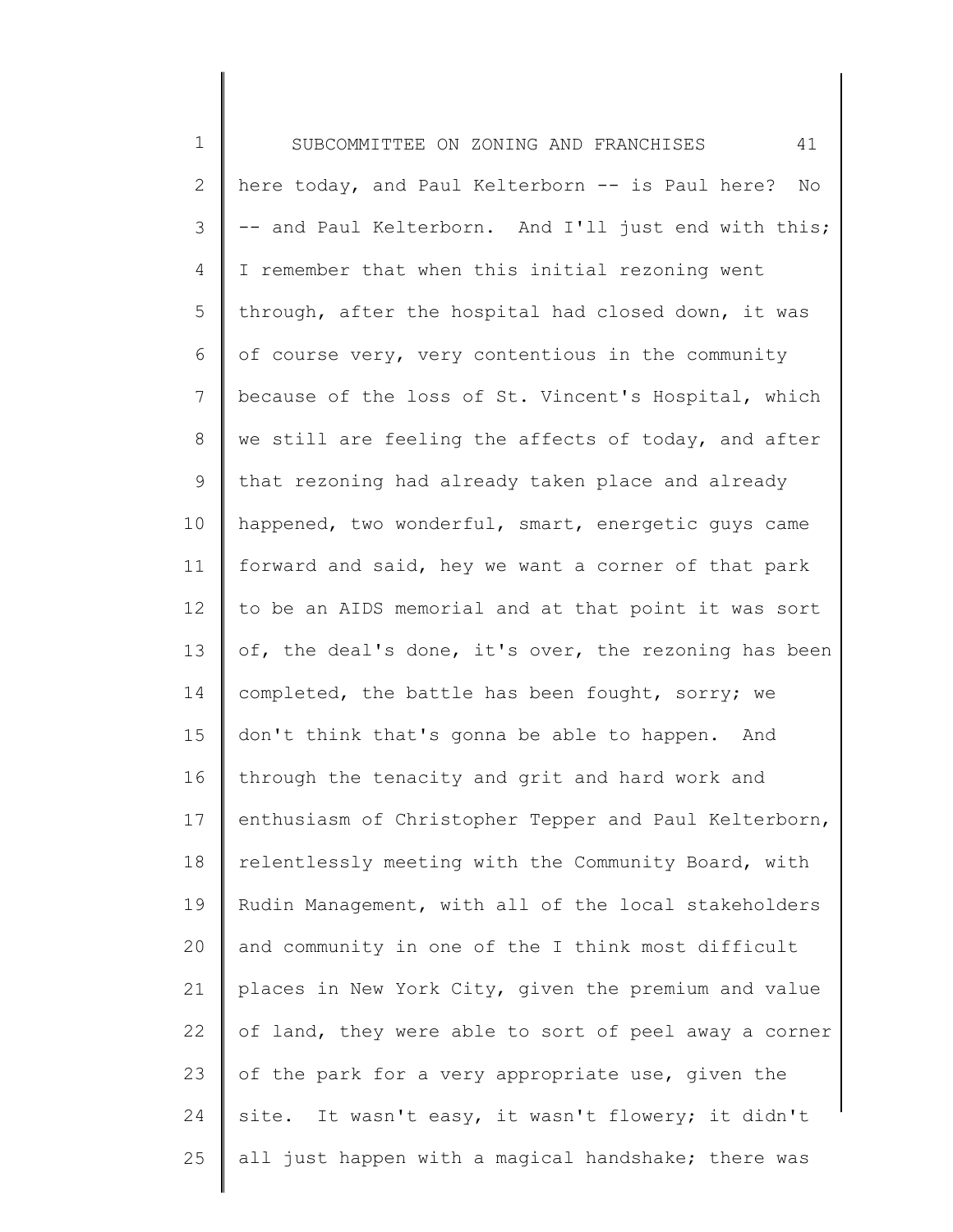1 2 3 4 5 6 7 8 SUBCOMMITTEE ON ZONING AND FRANCHISES 42 hard fighting and hard work involved in that and I think that in many ways speaks to the story around the HIV and AIDS epidemic; things not coming easily, but people fighting to get things done because of what it means. So I'm really grateful; I am incredibly supportive; I've put a significant amount of my own

9 10 11 12 13 discretionary capital money into this park and I look forward to the park opening in the next week, hopefully and also the memorial being finished in the next year. Thank you, Mr. Chair for the ability to speak today.

14 15 16 17 18 19 20 21 22 23 24 CHAIRPERSON RICHARDS: Thank you. Thank you. Congratulations, Council Member Johnson. Alrighty. Any other questions from my colleagues on this item? No? Anyone here from the public to testify on this issue? If not, we are closing this portion of the public hearing. MELANIE MEYERS: Thank you. CHAIRPERSON RICHARDS: Alrighty, we've made it to the promised land. Alrighty. So I will couple the following items for a vote to approve today -- Land Use No.

25 257, sidewalk café; Land Use No. 258, sidewalk café;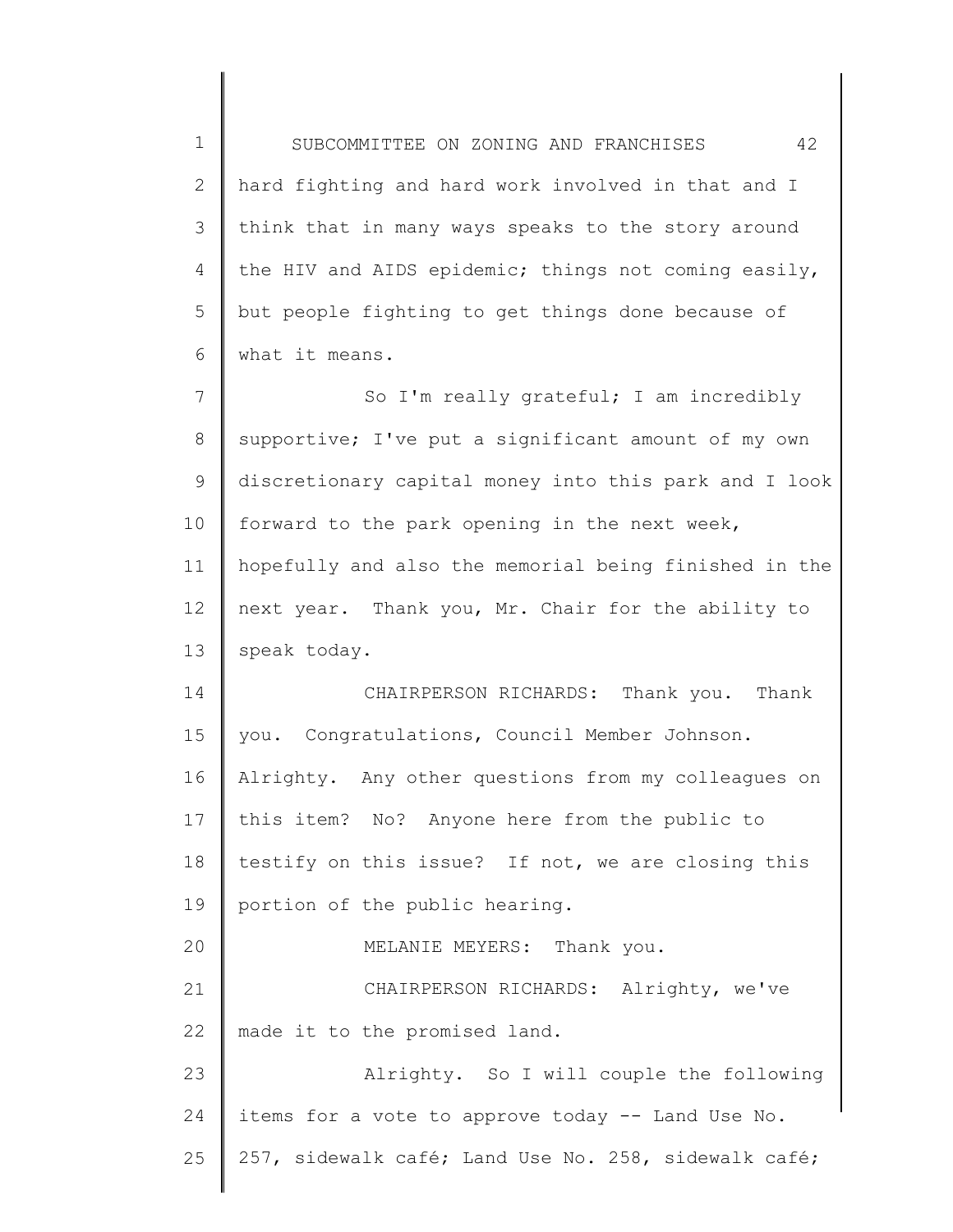| 1  | SUBCOMMITTEE ON ZONING AND FRANCHISES<br>43         |
|----|-----------------------------------------------------|
| 2  | Land Use No. 259, sidewalk café; Land Use Nos. 260, |
| 3  | 261, 262, 263, Tres Puentes; Land Use Nos. 264 and  |
| 4  | 265, St. Vincent's Park; Land Use No. 266, Bright   |
| 5  | Horizons and now I'll ask the counsel to call the   |
| 6  | roll on these items.                                |
| 7  | COMMITTEE COUNSEL: Chair Richards.                  |
| 8  | CHAIRPERSON RICHARDS: I vote aye on all.            |
| 9  | COMMITTEE COUNSEL: Council Member                   |
| 10 | Garodnick.                                          |
| 11 | COUNCIL MEMBER GARODNICK: Aye.                      |
| 12 | COMMITTEE COUNSEL: Council Member                   |
| 13 | Williams.                                           |
| 14 | COUNCIL MEMBER WILLIAMS: With                       |
| 15 | congratulations to Corey Johnson on a great project |
| 16 | and everyone; I think this is is this Richard's     |
| 17 | first one this his first one? [background comments] |
| 18 | No? [laugh] Oh [interpose]                          |
| 19 | CHAIRPERSON RICHARDS: No, you missed the            |
| 20 | first one, obviously.                               |
| 21 | [laughter]                                          |
| 22 | COUNCIL MEMBER WILLIAMS: Well                       |
| 23 | congratulations. I was tryin' to say                |
| 24 | congratulations, but I take that back. I vote aye.  |
| 25 |                                                     |
|    |                                                     |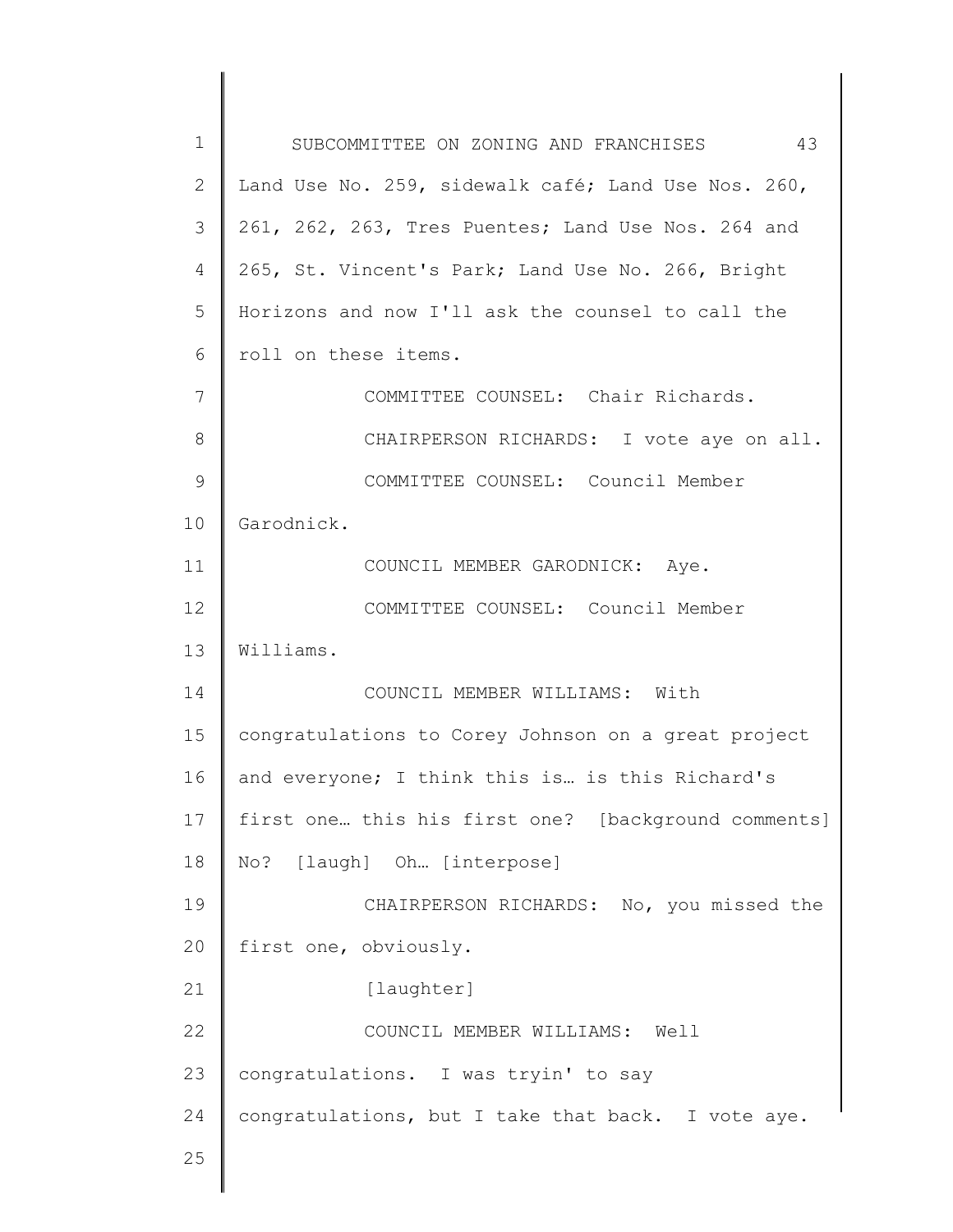1 2 3 4 5 6 7 8 9 10 11 12 13 14 15 16 17 18 19 20 21 22 23 24 25 SUBCOMMITTEE ON ZONING AND FRANCHISES 44 COMMITTEE COUNSEL: Council Member Reynoso. COUNCIL MEMBER REYNOSO: I vote aye. COMMITTEE COUNSEL: Council Member Torres. COUNCIL MEMBER TORRES: I vote aye and I wanna congratulate my colleagues… [background comment] my colleague, Council Member Johnson for making possible a heartfelt tribute and memorial to the civil rights and treatment activism of the LGBT community, so thank you. COMMITTEE COUNSEL: Land Use Nos. 257, 258, 259, 260, 261, 262, 263, 264, 265 and 266 are approved, with 5 votes in the affirmative, 0 in the negative and 0 abstentions; they're referred to the Full Land Use Committee. CHAIRPERSON RICHARDS: Alrighty, with that being said, this hearing is officially closed. [gavel]